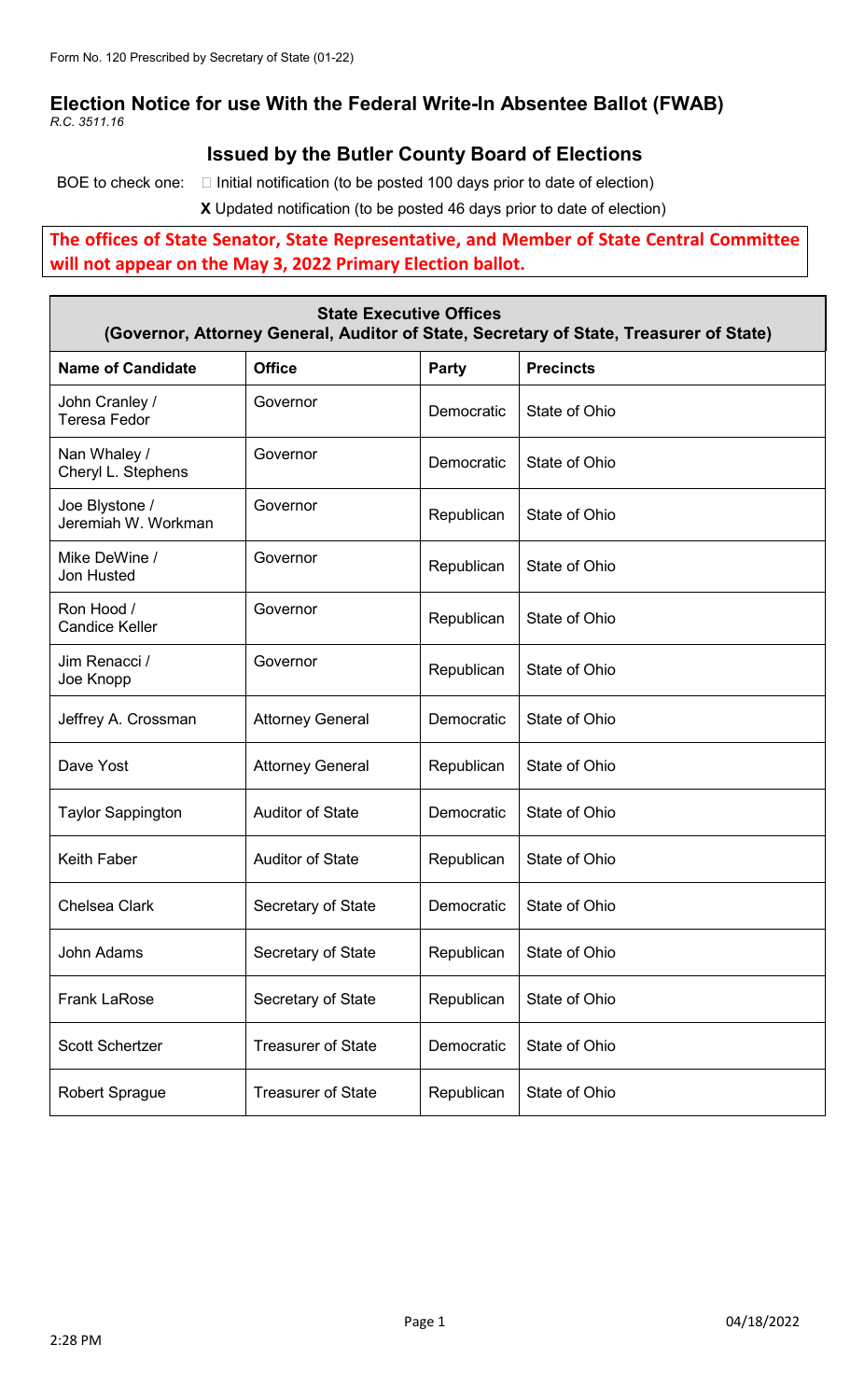| <b>Ohio Supreme Court</b> |                                                              |              |                  |  |
|---------------------------|--------------------------------------------------------------|--------------|------------------|--|
| <b>Name of Candidate</b>  | <b>Office /Term</b>                                          | <b>Party</b> | <b>Precincts</b> |  |
| Jennifer Brunner          | Chief Justice of the<br>Supreme Court<br>FTC 1/1/2023        | Democratic   | State of Ohio    |  |
| Sharon L. Kennedy         | Chief Justice of the<br><b>Supreme Court</b><br>FTC 1/1/2023 | Republican   | State of Ohio    |  |
| Terri Jamison             | Justice of the Supreme<br>Court<br>FTC 1/1/2023              | Democratic   | State of Ohio    |  |
| Pat Fischer               | Justice of the Supreme<br>Court<br>FTC 1/1/2023              | Republican   | State of Ohio    |  |
| Marilyn Zayas             | Justice of the Supreme<br><b>Court FTC 1/2/2023</b>          | Democratic   | State of Ohio    |  |
| Pat DeWine                | Justice of the Supreme<br><b>Court FTC 1/2/2023</b>          | Republican   | State of Ohio    |  |

| <b>U.S. Senator</b>      |                                 |            |                  |  |
|--------------------------|---------------------------------|------------|------------------|--|
| <b>Name of Candidate</b> | <b>Office / District / Term</b> | Party      | <b>Precincts</b> |  |
| Morgan Harper            | U.S. Senator /<br>FTC 1/3/2023  | Democratic | State of Ohio    |  |
| Traci TJ Johnson         | U.S. Senator /<br>FTC 1/3/2023  | Democratic | State of Ohio    |  |
| Tim Ryan                 | U.S. Senator /<br>FTC 1/3/2023  | Democratic | State of Ohio    |  |
| <b>Matt Dolan</b>        | U.S. Senator /<br>FTC 1/3/2023  | Republican | State of Ohio    |  |
| <b>Mike Gibbons</b>      | U.S. Senator /<br>FTC 1/3/2023  | Republican | State of Ohio    |  |
| <b>Josh Mandel</b>       | U.S. Senator /<br>FTC 1/3/2023  | Republican | State of Ohio    |  |
| <b>Neil Patel</b>        | U.S. Senator /<br>FTC 1/3/2023  | Republican | State of Ohio    |  |
| Mark Pukita              | U.S. Senator /<br>FTC 1/3/2023  | Republican | State of Ohio    |  |
| Jane Timken              | U.S. Senator /<br>FTC 1/3/2023  | Republican | State of Ohio    |  |
| <b>JD Vance</b>          | U.S. Senator /<br>FTC 1/3/2023  | Republican | State of Ohio    |  |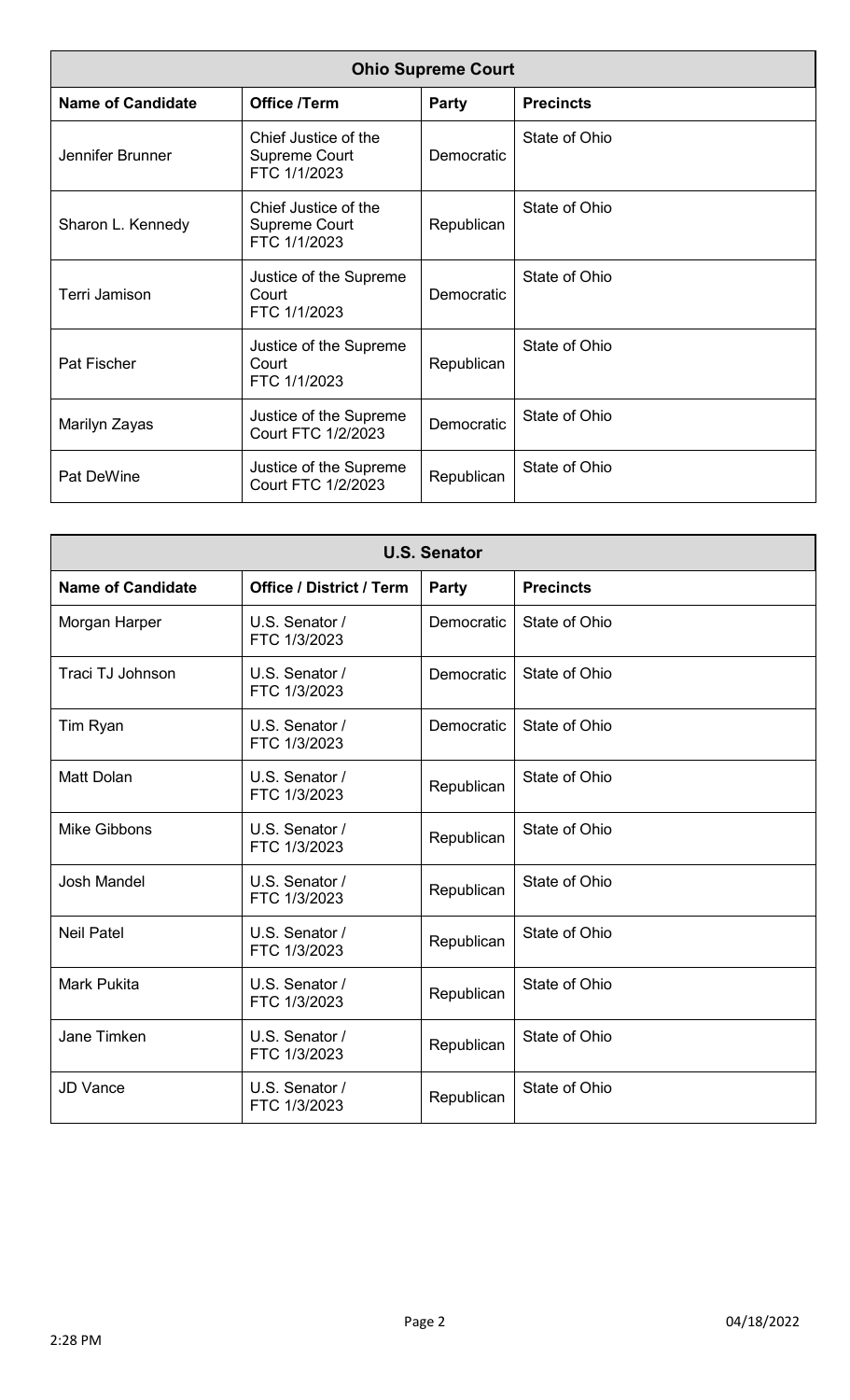| <b>U.S. Representative to Congress</b> |                                                                                       |                   |                                                                      |  |
|----------------------------------------|---------------------------------------------------------------------------------------|-------------------|----------------------------------------------------------------------|--|
| <b>Name of Candidate</b>               | <b>Office / District / Term</b>                                                       | <b>Party</b>      | <b>Precincts</b>                                                     |  |
| Vanessa Enoch                          | Representative to<br>Congress /<br>District 8 <sup>th</sup> District/<br>FTC 1/3/2023 | <b>Democratic</b> | Butler, Darke, Hamilton (part), Miami<br>(part) and Preble Counties. |  |
| <b>Warren Davidson</b>                 | Representative to<br>Congress /<br>District 8th District/<br>FTC 1/3/2023             | Republican        | Butler, Darke, Hamilton (part), Miami<br>(part) and Preble Counties. |  |
| <b>Phil Heimlich</b>                   | Representative to<br>Congress /<br>District 8 <sup>th</sup> District/<br>FTC 1/3/2023 | Republican        | Butler, Darke, Hamilton (part), Miami<br>(part) and Preble Counties. |  |

| <b>Ohio Court of Appeals (12th District)</b> |                                                                                 |            |                                                                                    |  |
|----------------------------------------------|---------------------------------------------------------------------------------|------------|------------------------------------------------------------------------------------|--|
| <b>Name of Candidate</b>                     | <b>Office / District / Term</b>                                                 | Party      | <b>Precincts</b>                                                                   |  |
| Robin N. Piper                               | Judge of the Court of<br>Appeals / 12 <sup>th</sup> District /<br>FTC 2/9/2023  | Republican | Butler, Brown, Clermont, Clinton, Fayette,<br>Madison, Preble, and Warren Counties |  |
| <b>Mike Powell</b>                           | Judge of the Court of<br>Appeals / 12 <sup>th</sup> District /<br>FTC 2/10/2023 | Republican | Butler, Brown, Clermont, Clinton, Fayette,<br>Madison, Preble, and Warren Counties |  |

| <b>County Administrative Offices</b><br>(County Commissioner and County Auditor) |                                            |                   |                      |  |
|----------------------------------------------------------------------------------|--------------------------------------------|-------------------|----------------------|--|
| <b>Name of Candidate</b>                                                         | <b>Office /District/Term</b>               | Party             | <b>Precincts</b>     |  |
| Latisha Hazell                                                                   | <b>County Commissioner</b><br>FTC 1/1/2023 | <b>Democratic</b> | <b>Butler County</b> |  |
| <b>Cindy Carpenter</b>                                                           | <b>County Commissioner</b><br>FTC 1/1/2023 | Republican        | <b>Butler County</b> |  |
| <b>David Spurrier</b><br>(Write-in)                                              | <b>County Auditor</b><br>FTC 3/14/2023     | <b>Democratic</b> | <b>Butler County</b> |  |
| Bruce Jones<br>(Withdrew 4/4/22)                                                 | <b>County Auditor</b><br>FTC 3/14/2023     | Republican        | <b>Butler County</b> |  |
| Roger Reynolds                                                                   | <b>County Auditor</b><br>FTC 3/14/2023     | Republican        | <b>Butler County</b> |  |

| <b>County Court of Common Pleas</b> |                                                      |              |                      |  |
|-------------------------------------|------------------------------------------------------|--------------|----------------------|--|
| <b>Name of Candidate</b>            | <b>Office/Division/Term</b>                          | <b>Party</b> | <b>Precincts</b>     |  |
| Gregory S. Stephens                 | Judge /<br><b>General Division /</b><br>FTC 1/2/2023 | Republican   | <b>Butler County</b> |  |
| Jim Monk                            | Judge /<br>Juvenile Division /<br>FTC 1/3/2023       | Republican   | <b>Butler County</b> |  |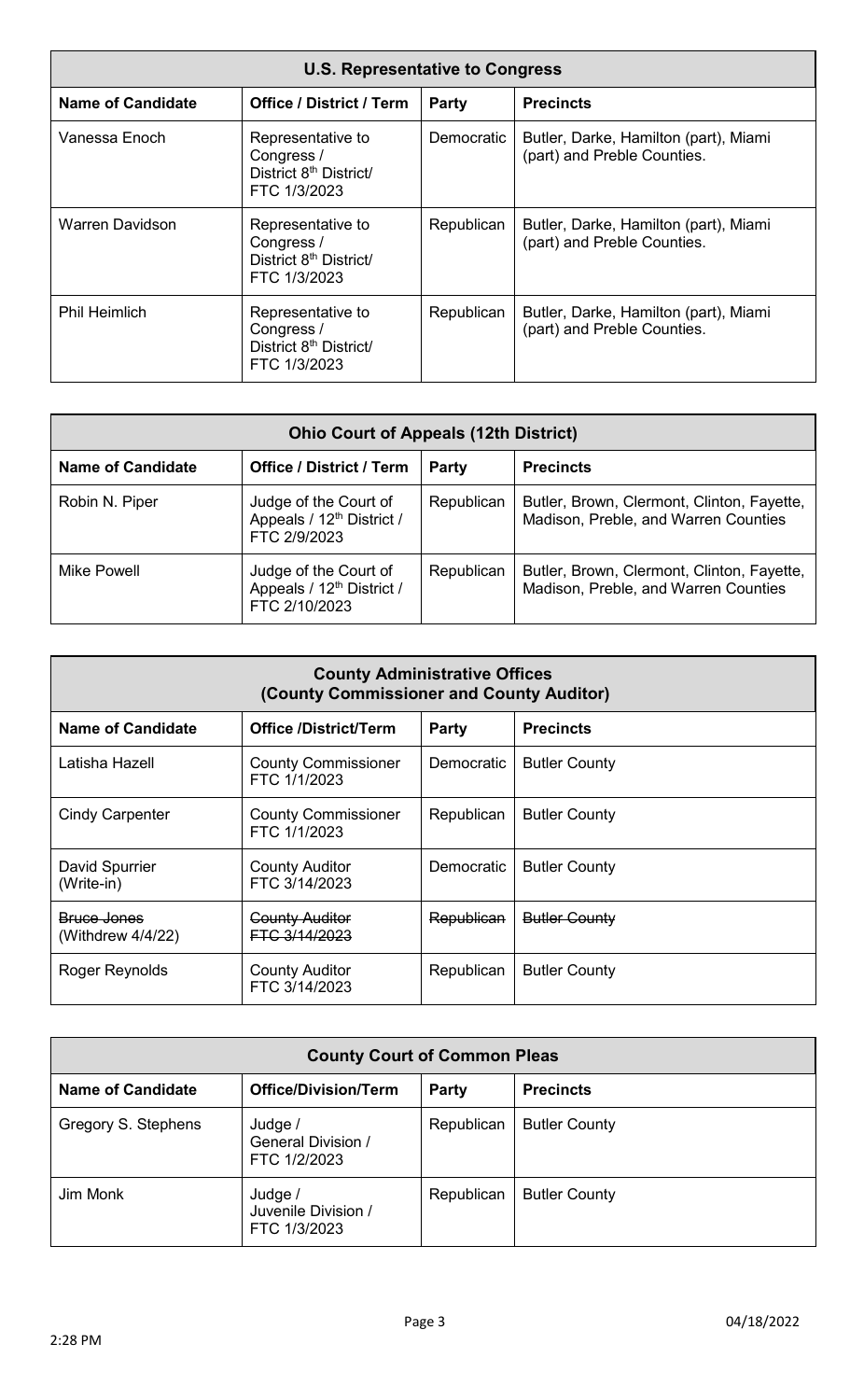| <b>Daniel Phillips</b> | Judge /<br>Juvenile Division /<br>FTC 1/3/2023                  | Republican | <b>Butler County</b> |
|------------------------|-----------------------------------------------------------------|------------|----------------------|
| Barbara S. Carter      | Judge /<br><b>Domestic Relations</b><br>Division / FTC 1/1/2023 | Republican | <b>Butler County</b> |
| Margot Halcomb         | Judge /<br><b>Domestic Relations</b><br>Division / FTC 1/4/2023 | Republican | <b>Butler County</b> |

| Party Offices (County Central Committee) (Primary Elections Only) |                          |            |                  |  |
|-------------------------------------------------------------------|--------------------------|------------|------------------|--|
| <b>Name of Candidate</b>                                          | <b>Office /District</b>  | Party      | <b>Precincts</b> |  |
|                                                                   | <b>Central Committee</b> |            | FAIR10WD3        |  |
| Scott Lepsky                                                      | <b>Central Committee</b> | Republican | FAIR10WD4        |  |
| Diane E. Landi                                                    | <b>Central Committee</b> | Republican | FAIR11WD3        |  |
| Gregory J. Wilkens                                                | <b>Central Committee</b> | Republican | FAIR11WD3        |  |
| Stephen J. Wolterman                                              | <b>Central Committee</b> | Republican | FAIR1WD1         |  |
|                                                                   | <b>Central Committee</b> |            | FAIR1WD2         |  |
| Caroline A. Spaeth                                                | <b>Central Committee</b> | Republican | FAIR1WD3         |  |
|                                                                   | <b>Central Committee</b> |            | FAIR1WD4         |  |
|                                                                   | <b>Central Committee</b> |            | FAIR2WD1         |  |
| Doris Nell                                                        | <b>Central Committee</b> | Democratic | FAIR2WD2         |  |
| Jill M. Cole                                                      | <b>Central Committee</b> | Republican | FAIR2WD2         |  |
| Melanie C. Sharp                                                  | <b>Central Committee</b> | Republican | FAIR2WD3         |  |
| <b>Frank Cloud</b>                                                | <b>Central Committee</b> | Democratic | FAIR2WD4         |  |
| Darryl Davenport                                                  | <b>Central Committee</b> | Republican | FAIR2WD4         |  |
| Gerry L. Saylor                                                   | <b>Central Committee</b> | Republican | FAIR2WD4         |  |
|                                                                   | <b>Central Committee</b> |            | FAIR3WD1         |  |
|                                                                   | <b>Central Committee</b> |            | FAIR3WD2         |  |
| <b>Kimball Stricklin</b>                                          | <b>Central Committee</b> | Democratic | FAIR3WD3         |  |
|                                                                   | <b>Central Committee</b> |            | FAIR3WD4         |  |
|                                                                   | <b>Central Committee</b> |            | FAIR4WD1         |  |
| <b>Robert Burer</b>                                               | <b>Central Committee</b> | Republican | FAIR4WD2         |  |
|                                                                   | <b>Central Committee</b> |            | FAIR4WD3         |  |
| <b>Anthony Hunter</b>                                             | <b>Central Committee</b> | Democratic | FAIR4WD4         |  |
|                                                                   | <b>Central Committee</b> |            | FAIR5WD1         |  |
|                                                                   | <b>Central Committee</b> |            | FAIR5WD2         |  |
| Anna Sheyn                                                        | <b>Central Committee</b> | Democratic | FAIR5WD3         |  |
| William G. Campbell                                               | <b>Central Committee</b> | Republican | FAIR5WD3         |  |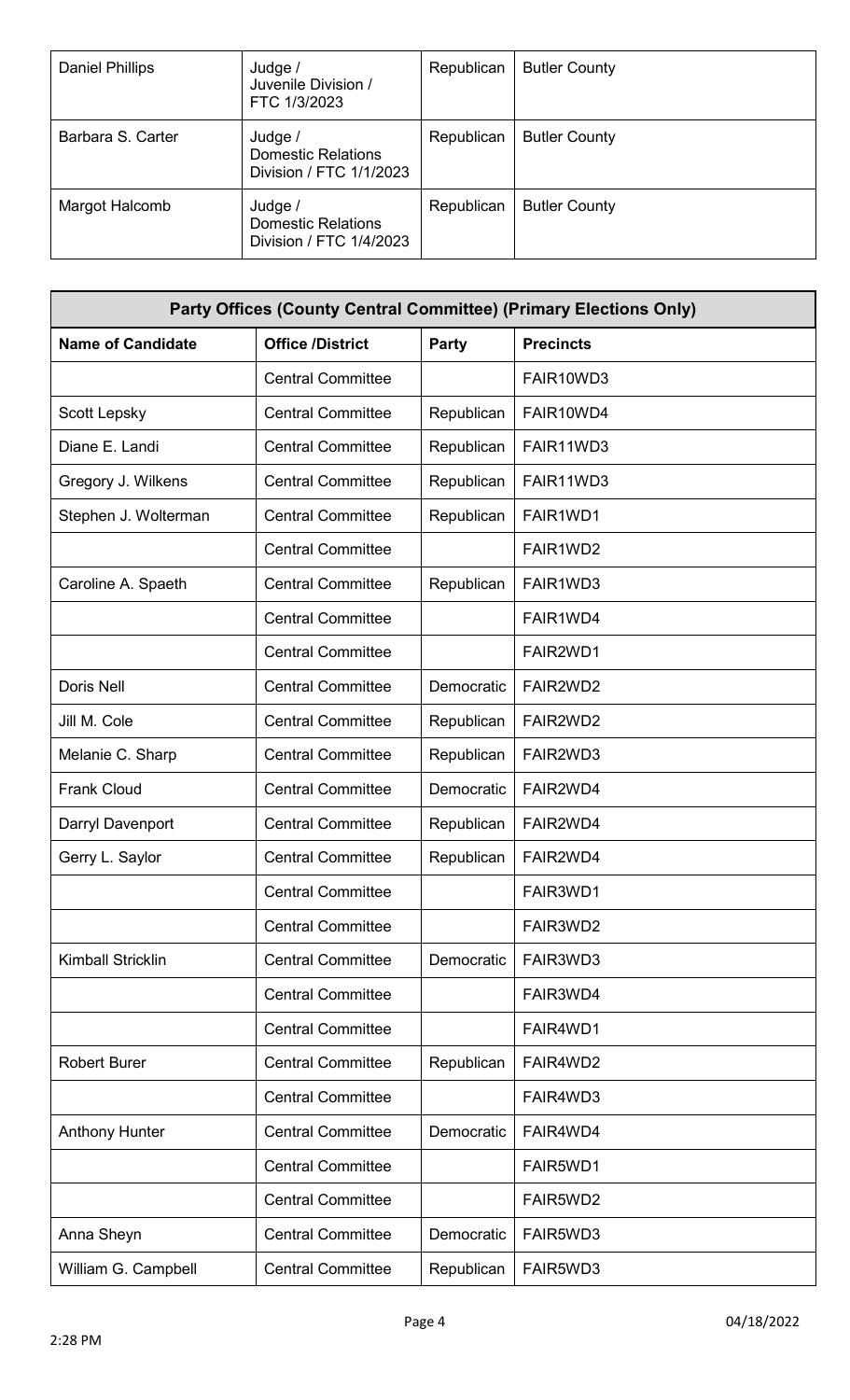| <b>Marc Conter</b>       | <b>Central Committee</b> | Democratic | FAIR5WD4 |
|--------------------------|--------------------------|------------|----------|
| <b>Tim Abbott</b>        | <b>Central Committee</b> | Republican | FAIR5WD4 |
| Dennis M. Smith          | <b>Central Committee</b> | Democratic | FAIR6WD1 |
|                          | <b>Central Committee</b> |            | FAIR6WD1 |
| Johnny H. Hamilton       | <b>Central Committee</b> | Democratic | FAIR6WD2 |
|                          | <b>Central Committee</b> |            | FAIR6WD3 |
| <b>Daniel Durbin</b>     | <b>Central Committee</b> | Republican | FAIR6WD4 |
|                          | <b>Central Committee</b> |            | FAIR7WD1 |
|                          | <b>Central Committee</b> |            | FAIR7WD2 |
| Donna S. Faulk           | <b>Central Committee</b> | Democratic | FAIR7WD3 |
| J. Michael Best          | <b>Central Committee</b> | Republican | FAIR7WD3 |
| <b>Chad Oberson</b>      | <b>Central Committee</b> | Republican | FAIR7WD4 |
|                          | <b>Central Committee</b> |            | FAIR8WD1 |
|                          | <b>Central Committee</b> |            | FAIR8WD2 |
|                          | <b>Central Committee</b> |            | FAIR8WD3 |
| <b>Matt Davidson</b>     | <b>Central Committee</b> | Republican | FAIR8WD4 |
| <b>Bryan Siebenaller</b> | <b>Central Committee</b> | Republican | FAIR8WD4 |
|                          | <b>Central Committee</b> |            | FAIR9WD1 |
|                          | <b>Central Committee</b> |            | FAIR9WD3 |
| Darrell Edgar Stone      | <b>Central Committee</b> | Republican | FAIR9WD4 |
| Kathy Wyenandt           | <b>Central Committee</b> | Democratic | FFTWP1   |
| Margaret R. Jones        | <b>Central Committee</b> | Republican | FFTWP1   |
| Ronnie Wardrup           | <b>Central Committee</b> | Democratic | FFTWP10  |
| Paula A. Keim            | <b>Central Committee</b> | Republican | FFTWP10  |
| Nicholas Morgan          | <b>Central Committee</b> | Republican | FFTWP10  |
| Richard A. Inman         | <b>Central Committee</b> | Republican | FFTWP11  |
| Denise McCoy             | <b>Central Committee</b> | Republican | FFTWP11  |
| Joseph Statzer           | <b>Central Committee</b> | Republican | FFTWP11  |
| <b>Mike Gmoser</b>       | <b>Central Committee</b> | Republican | FFTWP12  |
| <b>Brian Lee Taylor</b>  | <b>Central Committee</b> | Republican | FFTWP13  |
|                          | <b>Central Committee</b> |            | FFTWP14  |
| Lamar D. Burch           | <b>Central Committee</b> | Democratic | FFTWP15  |
| Richard L. Wheeler       | <b>Central Committee</b> | Republican | FFTWP15  |
| <b>Mike Miller</b>       | <b>Central Committee</b> | Democratic | FFTWP16  |
| Donald L. Dixon          | <b>Central Committee</b> | Republican | FFTWP16  |
| Angelo Cicero            | <b>Central Committee</b> | Republican | FFTWP17  |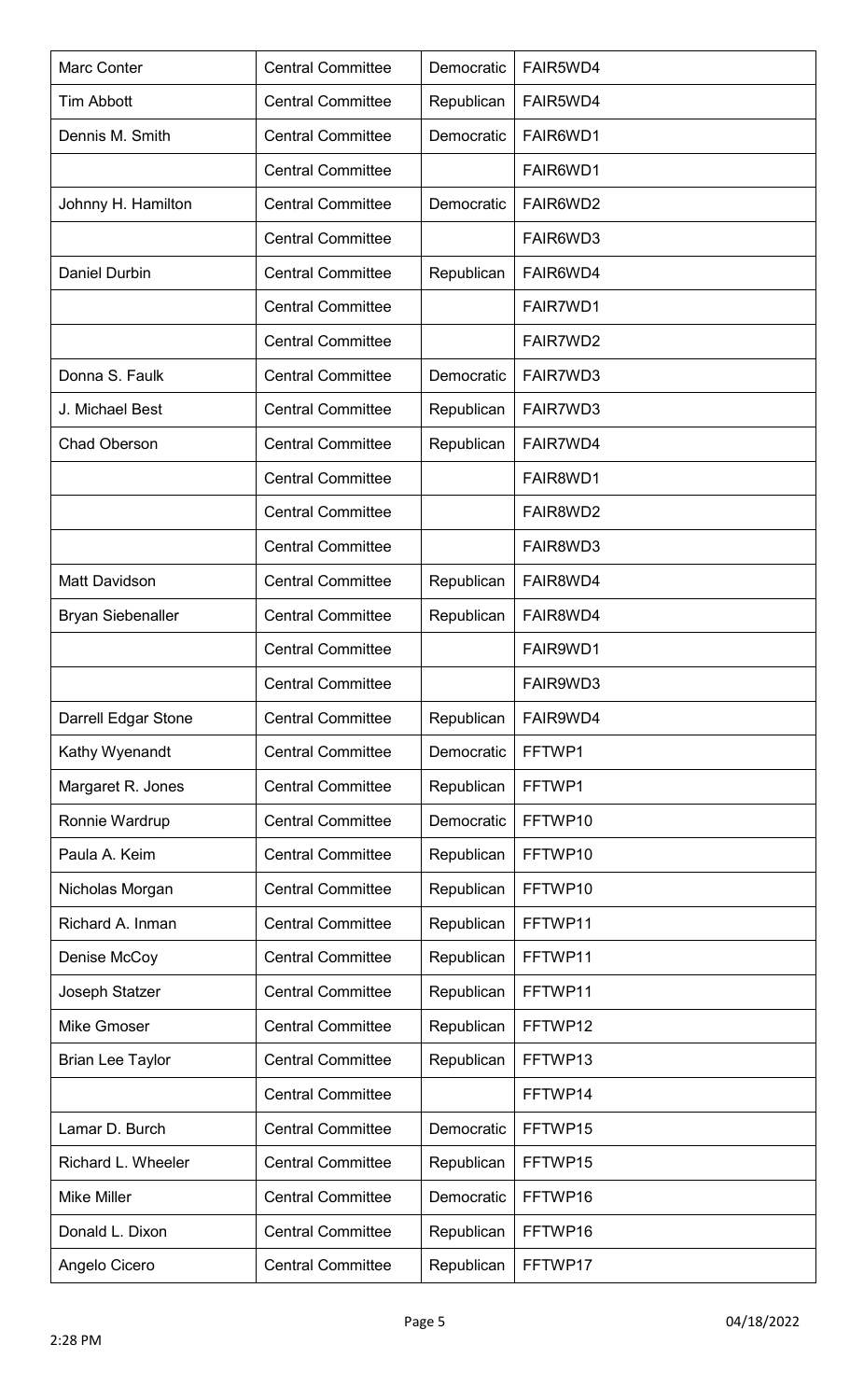| <b>Central Committee</b><br>Nelson T. Wethington, Jr.<br>Republican<br>FFTWP18<br><b>Scott Batts</b><br><b>Central Committee</b><br>Republican<br>FFTWP19<br><b>Central Committee</b><br>FFTWP2<br>Rodney Hibbard<br>Republican<br><b>Central Committee</b><br>David Garrity<br>Republican<br>FFTWP3<br><b>Central Committee</b><br>Republican<br><b>Kevin Potter</b><br>FFTWP3<br><b>Central Committee</b><br>Republican<br>Donna G. Irvin<br>FFTWP4<br><b>Central Committee</b><br>David Sablosky<br>Democratic<br>FFTWP4<br>Joseph McAbee<br><b>Central Committee</b><br>Republican<br>FFTWP5<br><b>Shelly Schultz</b><br><b>Central Committee</b><br>Republican<br>FFTWP5<br><b>Central Committee</b><br>FFTWP6<br><b>Kurt Freimuth</b><br><b>Central Committee</b><br>Democratic<br>FFTWP7<br>Janet S. Moran<br><b>Central Committee</b><br>Democratic<br>FFTWP8<br><b>Central Committee</b><br>Shannon M. Hartkemeyer<br>Republican<br>FFTWP8<br><b>Central Committee</b><br>Jo Beth Yambrich<br>Republican<br>FFTWP8<br><b>Central Committee</b><br><b>Susan Berding</b><br>Republican<br>FFTWP9<br>HAM10WD1<br><b>Central Committee</b><br>HAM11WD1<br><b>Central Committee</b><br>HAM12WD1<br>Z. Ann Rowe<br><b>Central Committee</b><br>Republican<br>HAM12WD1<br><b>Holly Wooley</b><br><b>Central Committee</b><br>Republican<br><b>Central Committee</b><br>HAM13WD1<br>Danny Ivers<br><b>Central Committee</b><br>Republican<br>HAM14WD1<br>Daniel Wurst<br><b>Central Committee</b><br>Republican<br>HAM14WD1<br>Sandra Sauerwein<br><b>Central Committee</b><br>Republican<br>HAM15WD1<br><b>Central Committee</b><br>HAM16WD1<br>Marilyn K.Tunnat<br><b>Central Committee</b><br>Republican<br>HAM17WD1<br><b>Central Committee</b><br>David P. Spurrier<br>Democratic<br>HAM18WD1<br><b>Central Committee</b><br>Lynn E. Kinkaid<br>Republican<br>HAM18WD1<br><b>Central Committee</b><br>HAM19WD1<br><b>Central Committee</b><br>HAM1WD1<br><b>Central Committee</b><br>HAM1WD2<br><b>Central Committee</b><br>Republican<br>HAM1WD3<br>Angela N. McDonald<br><b>Central Committee</b><br>Brian D. Lenihan<br>Democratic<br>HAM1WD4<br><b>Central Committee</b><br>HAM1WD5 | Amanda Schuster | <b>Central Committee</b> | Democratic | FFTWP18 |
|-----------------------------------------------------------------------------------------------------------------------------------------------------------------------------------------------------------------------------------------------------------------------------------------------------------------------------------------------------------------------------------------------------------------------------------------------------------------------------------------------------------------------------------------------------------------------------------------------------------------------------------------------------------------------------------------------------------------------------------------------------------------------------------------------------------------------------------------------------------------------------------------------------------------------------------------------------------------------------------------------------------------------------------------------------------------------------------------------------------------------------------------------------------------------------------------------------------------------------------------------------------------------------------------------------------------------------------------------------------------------------------------------------------------------------------------------------------------------------------------------------------------------------------------------------------------------------------------------------------------------------------------------------------------------------------------------------------------------------------------------------------------------------------------------------------------------------------------------------------------------------------------------------------------------------------------------------------------------------------------------------------------------------------------------------------------------------------------------------------------------------------------------------------------------------------------------|-----------------|--------------------------|------------|---------|
|                                                                                                                                                                                                                                                                                                                                                                                                                                                                                                                                                                                                                                                                                                                                                                                                                                                                                                                                                                                                                                                                                                                                                                                                                                                                                                                                                                                                                                                                                                                                                                                                                                                                                                                                                                                                                                                                                                                                                                                                                                                                                                                                                                                               |                 |                          |            |         |
|                                                                                                                                                                                                                                                                                                                                                                                                                                                                                                                                                                                                                                                                                                                                                                                                                                                                                                                                                                                                                                                                                                                                                                                                                                                                                                                                                                                                                                                                                                                                                                                                                                                                                                                                                                                                                                                                                                                                                                                                                                                                                                                                                                                               |                 |                          |            |         |
|                                                                                                                                                                                                                                                                                                                                                                                                                                                                                                                                                                                                                                                                                                                                                                                                                                                                                                                                                                                                                                                                                                                                                                                                                                                                                                                                                                                                                                                                                                                                                                                                                                                                                                                                                                                                                                                                                                                                                                                                                                                                                                                                                                                               |                 |                          |            |         |
|                                                                                                                                                                                                                                                                                                                                                                                                                                                                                                                                                                                                                                                                                                                                                                                                                                                                                                                                                                                                                                                                                                                                                                                                                                                                                                                                                                                                                                                                                                                                                                                                                                                                                                                                                                                                                                                                                                                                                                                                                                                                                                                                                                                               |                 |                          |            |         |
|                                                                                                                                                                                                                                                                                                                                                                                                                                                                                                                                                                                                                                                                                                                                                                                                                                                                                                                                                                                                                                                                                                                                                                                                                                                                                                                                                                                                                                                                                                                                                                                                                                                                                                                                                                                                                                                                                                                                                                                                                                                                                                                                                                                               |                 |                          |            |         |
|                                                                                                                                                                                                                                                                                                                                                                                                                                                                                                                                                                                                                                                                                                                                                                                                                                                                                                                                                                                                                                                                                                                                                                                                                                                                                                                                                                                                                                                                                                                                                                                                                                                                                                                                                                                                                                                                                                                                                                                                                                                                                                                                                                                               |                 |                          |            |         |
|                                                                                                                                                                                                                                                                                                                                                                                                                                                                                                                                                                                                                                                                                                                                                                                                                                                                                                                                                                                                                                                                                                                                                                                                                                                                                                                                                                                                                                                                                                                                                                                                                                                                                                                                                                                                                                                                                                                                                                                                                                                                                                                                                                                               |                 |                          |            |         |
|                                                                                                                                                                                                                                                                                                                                                                                                                                                                                                                                                                                                                                                                                                                                                                                                                                                                                                                                                                                                                                                                                                                                                                                                                                                                                                                                                                                                                                                                                                                                                                                                                                                                                                                                                                                                                                                                                                                                                                                                                                                                                                                                                                                               |                 |                          |            |         |
|                                                                                                                                                                                                                                                                                                                                                                                                                                                                                                                                                                                                                                                                                                                                                                                                                                                                                                                                                                                                                                                                                                                                                                                                                                                                                                                                                                                                                                                                                                                                                                                                                                                                                                                                                                                                                                                                                                                                                                                                                                                                                                                                                                                               |                 |                          |            |         |
|                                                                                                                                                                                                                                                                                                                                                                                                                                                                                                                                                                                                                                                                                                                                                                                                                                                                                                                                                                                                                                                                                                                                                                                                                                                                                                                                                                                                                                                                                                                                                                                                                                                                                                                                                                                                                                                                                                                                                                                                                                                                                                                                                                                               |                 |                          |            |         |
|                                                                                                                                                                                                                                                                                                                                                                                                                                                                                                                                                                                                                                                                                                                                                                                                                                                                                                                                                                                                                                                                                                                                                                                                                                                                                                                                                                                                                                                                                                                                                                                                                                                                                                                                                                                                                                                                                                                                                                                                                                                                                                                                                                                               |                 |                          |            |         |
|                                                                                                                                                                                                                                                                                                                                                                                                                                                                                                                                                                                                                                                                                                                                                                                                                                                                                                                                                                                                                                                                                                                                                                                                                                                                                                                                                                                                                                                                                                                                                                                                                                                                                                                                                                                                                                                                                                                                                                                                                                                                                                                                                                                               |                 |                          |            |         |
|                                                                                                                                                                                                                                                                                                                                                                                                                                                                                                                                                                                                                                                                                                                                                                                                                                                                                                                                                                                                                                                                                                                                                                                                                                                                                                                                                                                                                                                                                                                                                                                                                                                                                                                                                                                                                                                                                                                                                                                                                                                                                                                                                                                               |                 |                          |            |         |
|                                                                                                                                                                                                                                                                                                                                                                                                                                                                                                                                                                                                                                                                                                                                                                                                                                                                                                                                                                                                                                                                                                                                                                                                                                                                                                                                                                                                                                                                                                                                                                                                                                                                                                                                                                                                                                                                                                                                                                                                                                                                                                                                                                                               |                 |                          |            |         |
|                                                                                                                                                                                                                                                                                                                                                                                                                                                                                                                                                                                                                                                                                                                                                                                                                                                                                                                                                                                                                                                                                                                                                                                                                                                                                                                                                                                                                                                                                                                                                                                                                                                                                                                                                                                                                                                                                                                                                                                                                                                                                                                                                                                               |                 |                          |            |         |
|                                                                                                                                                                                                                                                                                                                                                                                                                                                                                                                                                                                                                                                                                                                                                                                                                                                                                                                                                                                                                                                                                                                                                                                                                                                                                                                                                                                                                                                                                                                                                                                                                                                                                                                                                                                                                                                                                                                                                                                                                                                                                                                                                                                               |                 |                          |            |         |
|                                                                                                                                                                                                                                                                                                                                                                                                                                                                                                                                                                                                                                                                                                                                                                                                                                                                                                                                                                                                                                                                                                                                                                                                                                                                                                                                                                                                                                                                                                                                                                                                                                                                                                                                                                                                                                                                                                                                                                                                                                                                                                                                                                                               |                 |                          |            |         |
|                                                                                                                                                                                                                                                                                                                                                                                                                                                                                                                                                                                                                                                                                                                                                                                                                                                                                                                                                                                                                                                                                                                                                                                                                                                                                                                                                                                                                                                                                                                                                                                                                                                                                                                                                                                                                                                                                                                                                                                                                                                                                                                                                                                               |                 |                          |            |         |
|                                                                                                                                                                                                                                                                                                                                                                                                                                                                                                                                                                                                                                                                                                                                                                                                                                                                                                                                                                                                                                                                                                                                                                                                                                                                                                                                                                                                                                                                                                                                                                                                                                                                                                                                                                                                                                                                                                                                                                                                                                                                                                                                                                                               |                 |                          |            |         |
|                                                                                                                                                                                                                                                                                                                                                                                                                                                                                                                                                                                                                                                                                                                                                                                                                                                                                                                                                                                                                                                                                                                                                                                                                                                                                                                                                                                                                                                                                                                                                                                                                                                                                                                                                                                                                                                                                                                                                                                                                                                                                                                                                                                               |                 |                          |            |         |
|                                                                                                                                                                                                                                                                                                                                                                                                                                                                                                                                                                                                                                                                                                                                                                                                                                                                                                                                                                                                                                                                                                                                                                                                                                                                                                                                                                                                                                                                                                                                                                                                                                                                                                                                                                                                                                                                                                                                                                                                                                                                                                                                                                                               |                 |                          |            |         |
|                                                                                                                                                                                                                                                                                                                                                                                                                                                                                                                                                                                                                                                                                                                                                                                                                                                                                                                                                                                                                                                                                                                                                                                                                                                                                                                                                                                                                                                                                                                                                                                                                                                                                                                                                                                                                                                                                                                                                                                                                                                                                                                                                                                               |                 |                          |            |         |
|                                                                                                                                                                                                                                                                                                                                                                                                                                                                                                                                                                                                                                                                                                                                                                                                                                                                                                                                                                                                                                                                                                                                                                                                                                                                                                                                                                                                                                                                                                                                                                                                                                                                                                                                                                                                                                                                                                                                                                                                                                                                                                                                                                                               |                 |                          |            |         |
|                                                                                                                                                                                                                                                                                                                                                                                                                                                                                                                                                                                                                                                                                                                                                                                                                                                                                                                                                                                                                                                                                                                                                                                                                                                                                                                                                                                                                                                                                                                                                                                                                                                                                                                                                                                                                                                                                                                                                                                                                                                                                                                                                                                               |                 |                          |            |         |
|                                                                                                                                                                                                                                                                                                                                                                                                                                                                                                                                                                                                                                                                                                                                                                                                                                                                                                                                                                                                                                                                                                                                                                                                                                                                                                                                                                                                                                                                                                                                                                                                                                                                                                                                                                                                                                                                                                                                                                                                                                                                                                                                                                                               |                 |                          |            |         |
|                                                                                                                                                                                                                                                                                                                                                                                                                                                                                                                                                                                                                                                                                                                                                                                                                                                                                                                                                                                                                                                                                                                                                                                                                                                                                                                                                                                                                                                                                                                                                                                                                                                                                                                                                                                                                                                                                                                                                                                                                                                                                                                                                                                               |                 |                          |            |         |
|                                                                                                                                                                                                                                                                                                                                                                                                                                                                                                                                                                                                                                                                                                                                                                                                                                                                                                                                                                                                                                                                                                                                                                                                                                                                                                                                                                                                                                                                                                                                                                                                                                                                                                                                                                                                                                                                                                                                                                                                                                                                                                                                                                                               |                 |                          |            |         |
|                                                                                                                                                                                                                                                                                                                                                                                                                                                                                                                                                                                                                                                                                                                                                                                                                                                                                                                                                                                                                                                                                                                                                                                                                                                                                                                                                                                                                                                                                                                                                                                                                                                                                                                                                                                                                                                                                                                                                                                                                                                                                                                                                                                               |                 |                          |            |         |
|                                                                                                                                                                                                                                                                                                                                                                                                                                                                                                                                                                                                                                                                                                                                                                                                                                                                                                                                                                                                                                                                                                                                                                                                                                                                                                                                                                                                                                                                                                                                                                                                                                                                                                                                                                                                                                                                                                                                                                                                                                                                                                                                                                                               |                 |                          |            |         |
|                                                                                                                                                                                                                                                                                                                                                                                                                                                                                                                                                                                                                                                                                                                                                                                                                                                                                                                                                                                                                                                                                                                                                                                                                                                                                                                                                                                                                                                                                                                                                                                                                                                                                                                                                                                                                                                                                                                                                                                                                                                                                                                                                                                               |                 |                          |            |         |
|                                                                                                                                                                                                                                                                                                                                                                                                                                                                                                                                                                                                                                                                                                                                                                                                                                                                                                                                                                                                                                                                                                                                                                                                                                                                                                                                                                                                                                                                                                                                                                                                                                                                                                                                                                                                                                                                                                                                                                                                                                                                                                                                                                                               |                 |                          |            |         |
|                                                                                                                                                                                                                                                                                                                                                                                                                                                                                                                                                                                                                                                                                                                                                                                                                                                                                                                                                                                                                                                                                                                                                                                                                                                                                                                                                                                                                                                                                                                                                                                                                                                                                                                                                                                                                                                                                                                                                                                                                                                                                                                                                                                               |                 |                          |            |         |
|                                                                                                                                                                                                                                                                                                                                                                                                                                                                                                                                                                                                                                                                                                                                                                                                                                                                                                                                                                                                                                                                                                                                                                                                                                                                                                                                                                                                                                                                                                                                                                                                                                                                                                                                                                                                                                                                                                                                                                                                                                                                                                                                                                                               |                 |                          |            |         |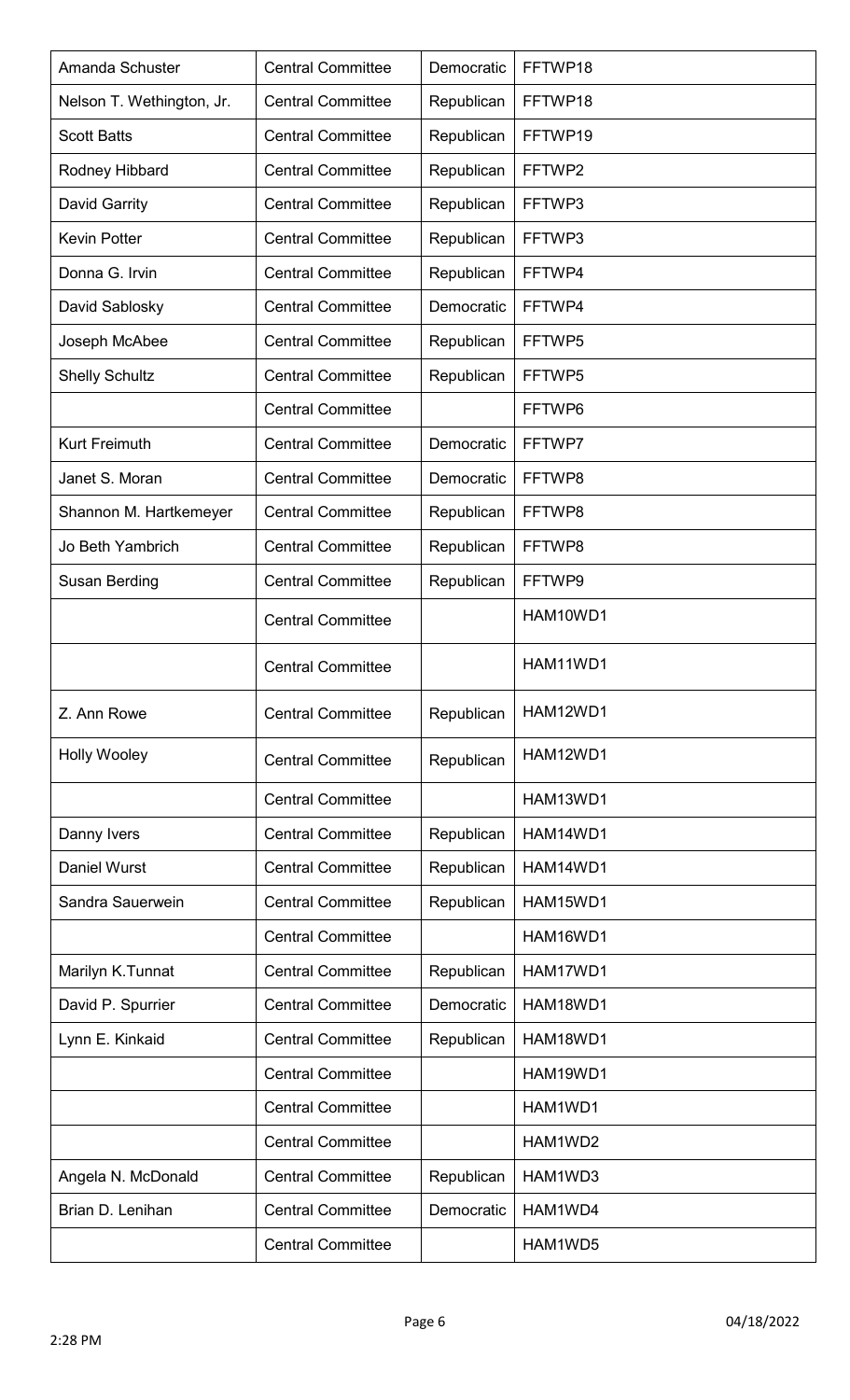|                        | <b>Central Committee</b> |            | HAM1WD6  |
|------------------------|--------------------------|------------|----------|
|                        | <b>Central Committee</b> |            | HAM20WD1 |
| Bert G. Harbin II      | <b>Central Committee</b> | Republican | HAM21WD1 |
| Michael V. Ryan        | <b>Central Committee</b> | Republican | Ham21WD1 |
| Mary L. Swain          | <b>Central Committee</b> | Republican | HAM21WD1 |
| Richard A. Hyde        | <b>Central Committee</b> | Republican | HAM22WD1 |
| Donald L. Flick        | <b>Central Committee</b> | Republican | HAM23WD1 |
|                        | <b>Central Committee</b> |            | HAM24WD1 |
| Ryan C. Stitzel        | <b>Central Committee</b> | Republican | HAM25WD1 |
| Joseph P. Andrews      | <b>Central Committee</b> | Democratic | HAM2WD1  |
| <b>Pat Finan</b>       | <b>Central Committee</b> | Republican | HAM2WD1  |
| Cyndi Fritsch          | <b>Central Committee</b> | Republican | HAM2WD1  |
| Nancy A. Rogers        | <b>Central Committee</b> | Republican | HAM2WD1  |
|                        | <b>Central Committee</b> |            | HAM2WD2  |
| <b>Brenda Burer</b>    | <b>Central Committee</b> | Republican | HAM2WD3  |
| Brenda L. Madden       | <b>Central Committee</b> | Republican | HAM2WD3  |
| Myra J. Keller         | <b>Central Committee</b> | Republican | HAM2WD4  |
|                        | <b>Central Committee</b> |            | HAM2WD5  |
|                        | <b>Central Committee</b> |            | HAM2WD6  |
| Barbara K. Hundley     | <b>Central Committee</b> | Republican | HAM3WD1  |
|                        | <b>Central Committee</b> |            | HAM3WD5  |
| Stephanie Webb         | <b>Central Committee</b> | Democratic | HAM3WD6  |
| <b>Kelly Heile</b>     | <b>Central Committee</b> | Republican | HAM4WD1  |
| Angie Myers            | <b>Central Committee</b> | Republican | HAM4WD6  |
| Jennifer L. Sandlin    | <b>Central Committee</b> | Republican | HAM5WD1  |
| <b>Sharon Goldston</b> | <b>Central Committee</b> | Republican | HAM5WD6  |
| Louise Jewett          | <b>Central Committee</b> | Democratic | HAM6WD1  |
| David T. Davidson      | <b>Central Committee</b> | Republican | HAM6WD1  |
| Thomas V. Reasch       | <b>Central Committee</b> | Republican | HAM6WD6  |
| Pam Gattermeyer        | <b>Central Committee</b> | Democratic | HAM7WD1  |
| Denise D. Goll         | <b>Central Committee</b> | Republican | HAM7WD1  |
| D'Nel Chafin           | <b>Central Committee</b> | Republican | HAM7WD6  |
| Sarah King             | <b>Central Committee</b> | Republican | HAM8WD1  |
| <b>Andrew Conn</b>     | <b>Central Committee</b> | Republican | HAM8WD6  |
|                        | <b>Central Committee</b> |            | HAM9WD1  |
|                        | <b>Central Committee</b> |            | HANOVER1 |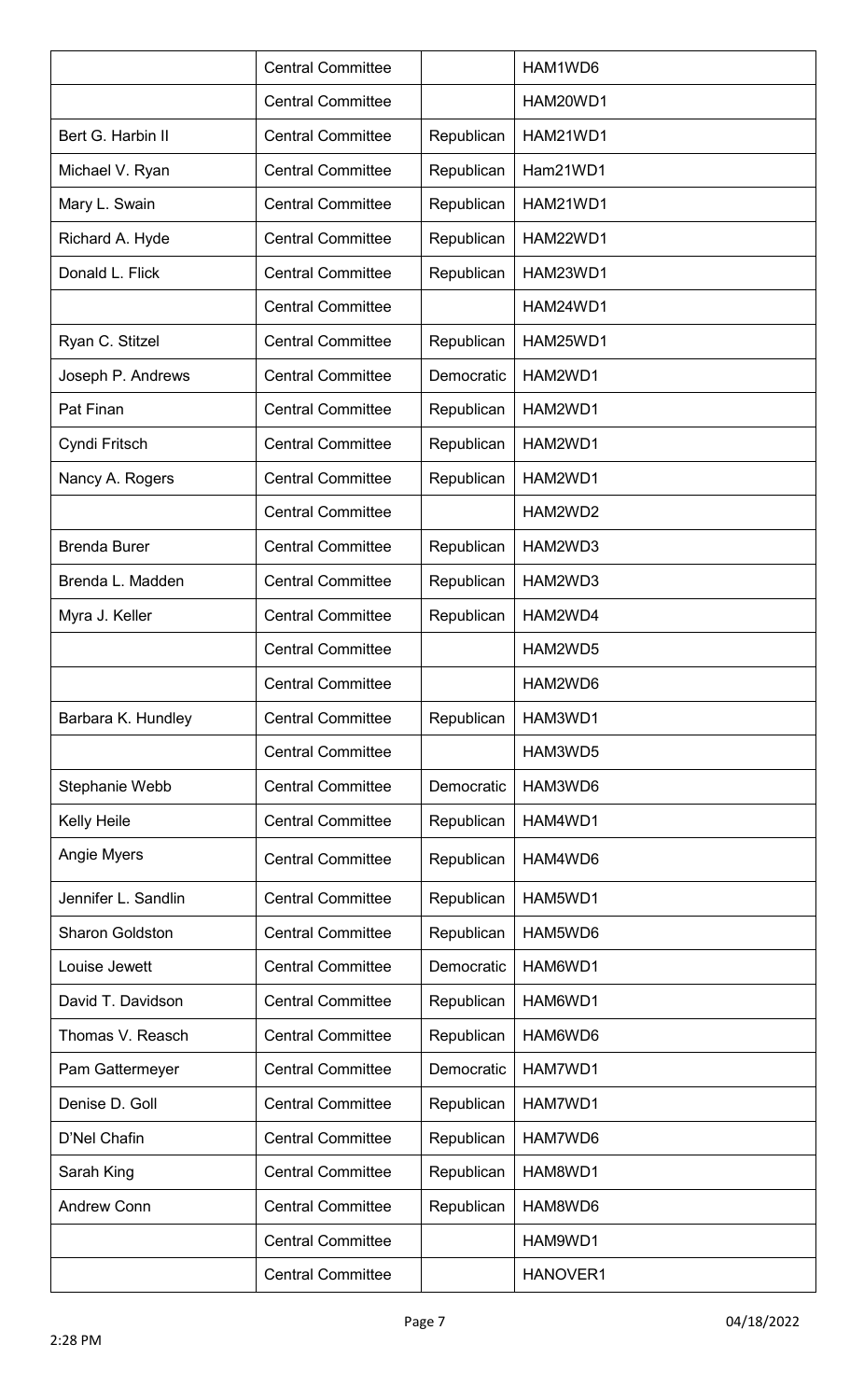| Greg Blankenship          | <b>Central Committee</b> | Republican | HANOVER10          |
|---------------------------|--------------------------|------------|--------------------|
| Arthur F. Sauerwein       | <b>Central Committee</b> | Republican | HANOVER2           |
| <b>Cindy Carpenter</b>    | <b>Central Committee</b> | Republican | HANOVER3           |
| <b>Bo Copeland</b>        | <b>Central Committee</b> | Republican | HANOVER3           |
| <b>Larry Miller</b>       | <b>Central Committee</b> | Republican | HANOVER4           |
| Scott L. Bressler         | <b>Central Committee</b> | Republican | <b>HANOVER5</b>    |
|                           | <b>Central Committee</b> |            | HANOVER6           |
| Nicole Sackenheim         | <b>Central Committee</b> | Republican | HANOVER7           |
| Nancy Piper               | <b>Central Committee</b> | Republican | HANOVER8           |
| Jamie Holly               | <b>Central Committee</b> | Democratic | HANOVER9           |
| Sam Minnielli             | <b>Central Committee</b> | Republican | HANOVER9           |
| Linda Bellaw              | <b>Central Committee</b> | Republican | LEMON1             |
| James C. Robinson         | <b>Central Committee</b> | Republican | LEMON <sub>2</sub> |
| Elizabeth T. Bowling      | <b>Central Committee</b> | Republican | LIBERTY1           |
|                           | <b>Central Committee</b> |            | LIBERTY10          |
| <b>Gary Gebhart</b>       | <b>Central Committee</b> | Democratic | LIBERTY11          |
| <b>Brian Flandermeyer</b> | <b>Central Committee</b> | Republican | LIBERTY11          |
| T.C. Rogers               | <b>Central Committee</b> | Republican | LIBERTY11          |
| <b>Mickey Smith</b>       | <b>Central Committee</b> | Democratic | LIBERTY12          |
| <b>Russ Loges</b>         | <b>Central Committee</b> | Republican | LIBERTY12          |
| <b>Buck Rumpke</b>        | <b>Central Committee</b> | Republican | LIBERTY12          |
|                           | <b>Central Committee</b> |            | LIBERTY13          |
| Donald P. Mollis, Sr.     | <b>Central Committee</b> | Republican | LIBERTY14          |
| Jonathan Davidson         | <b>Central Committee</b> | Republican | LIBERTY15          |
| Karen Albrecht            | <b>Central Committee</b> | Democratic | LIBERTY16          |
| <b>Karl Monk</b>          | <b>Central Committee</b> | Republican | LIBERTY16          |
| Darlene Johnson           | <b>Central Committee</b> | Republican | LIBERTY17          |
| Nancy Nix                 | <b>Central Committee</b> | Republican | LIBERTY18          |
| Kathleen Stein            | <b>Central Committee</b> | Democratic | LIBERTY19          |
| <b>Margy Conditt</b>      | <b>Central Committee</b> | Republican | LIBERTY19          |
|                           | <b>Central Committee</b> |            | LIBERTY2           |
| Daniel D. Kellner         | <b>Central Committee</b> | Republican | LIBERTY20          |
| Jennifer Cole             | <b>Central Committee</b> | Democratic | LIBERTY21          |
| <b>Todd Minniear</b>      | <b>Central Committee</b> | Republican | LIBERTY21          |
| Cheryl Zachry             | <b>Central Committee</b> | Democratic | LIBERTY22          |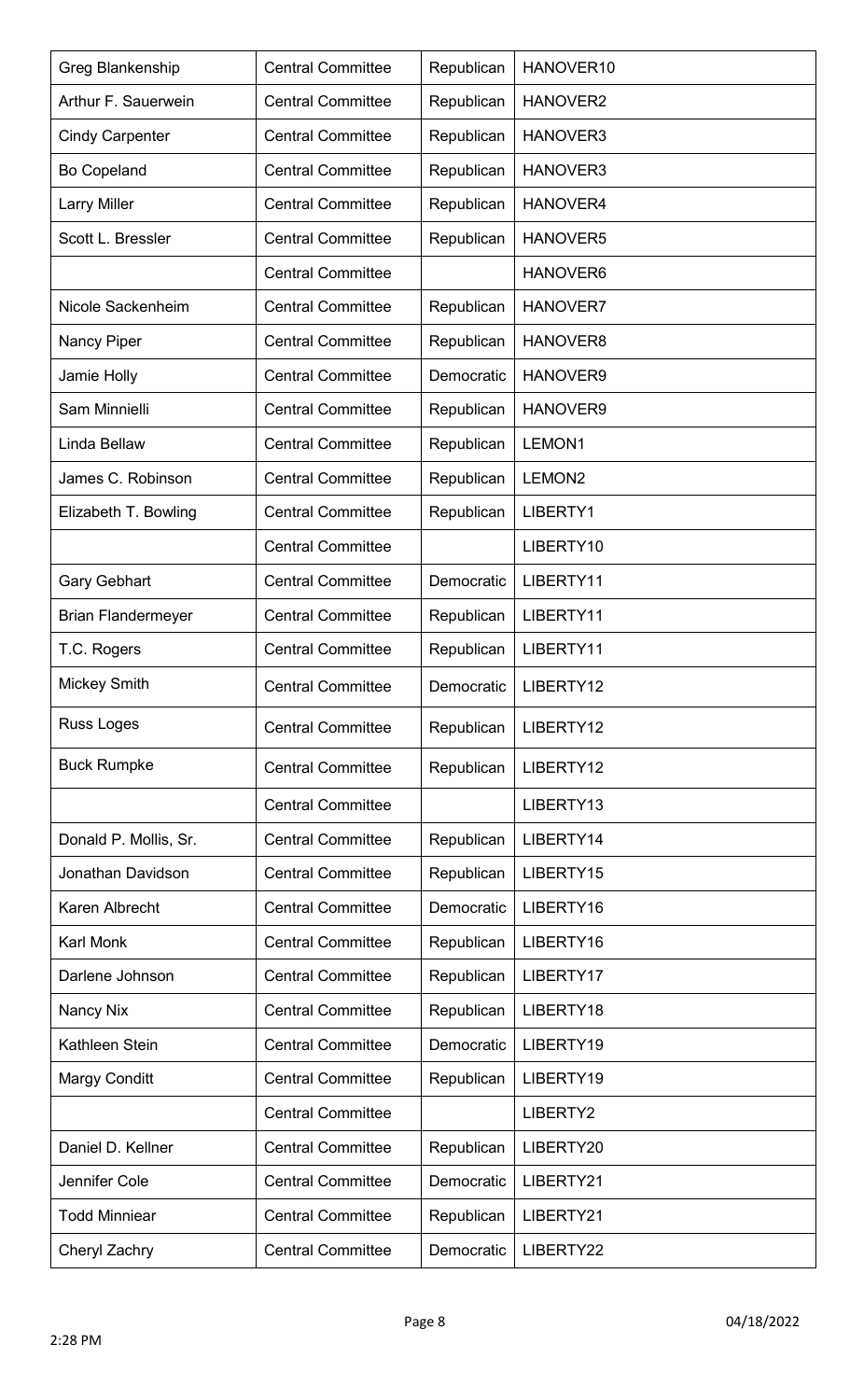| Diane Hughes                       | <b>Central Committee</b> | Republican | LIBERTY22       |
|------------------------------------|--------------------------|------------|-----------------|
| Angela R. Phillips                 | <b>Central Committee</b> | Republican | LIBERTY23       |
| Roger Reynolds                     | <b>Central Committee</b> | Republican | LIBERTY24       |
| <b>Michael Albrecht</b>            | <b>Central Committee</b> | Democratic | LIBERTY25       |
|                                    | <b>Central Committee</b> |            | LIBERTY26       |
| Brian R. Hester                    | <b>Central Committee</b> | Democratic | LIBERTY27       |
| <b>Brent Wilkens</b>               | <b>Central Committee</b> | Republican | LIBERTY27       |
| <b>Andrew Brossart</b>             | <b>Central Committee</b> | Republican | LIBERTY28       |
| <b>Robin Chambers</b>              | <b>Central Committee</b> | Democratic | LIBERTY28       |
| Alex Argo                          | <b>Central Committee</b> | Democratic | LIBERTY29       |
| Matthew King, Sr.                  | <b>Central Committee</b> | Republican | LIBERTY29       |
| John VanWeelden                    | <b>Central Committee</b> | Republican | LIBERTY29       |
| <b>Kristina Ertel</b>              | <b>Central Committee</b> | Republican | LIBERTY30       |
| Monica Weber                       | <b>Central Committee</b> | Democratic | LIBERTY31       |
| <b>Gene Smith</b>                  | <b>Central Committee</b> | Republican | LIBERTY3        |
| Denise Baldwin                     | <b>Central Committee</b> | Republican | LIBERTY4        |
| <b>Kelley Casper</b>               | <b>Central Committee</b> | Democratic | LIBERTY4        |
| Jeffrey B. Chase                   | <b>Central Committee</b> | Republican | LIBERTY5        |
| Brent M. Dixon                     | <b>Central Committee</b> | Republican | LIBERTY5        |
| <b>Troy Miller</b>                 | <b>Central Committee</b> | Democratic | LIBERTY6        |
| Jesse Moore<br>(Withdrew 04/18/22) | <b>Central Committee</b> | Republican | LIBERTY6        |
| Vanessa Wells                      | <b>Central Committee</b> | Republican | LIBERTY6        |
| <b>Tony Jennings</b>               | <b>Central Committee</b> | Republican | LIBERTY6        |
| <b>Todd Slicker</b>                | <b>Central Committee</b> | Republican | LIBERTY7        |
| Ned L.Torres                       | <b>Central Committee</b> | Democratic | LIBERTY7        |
| <b>Eric Corbin</b>                 | <b>Central Committee</b> | Democratic | LIBERTY8        |
| Jamie Cook                         | <b>Central Committee</b> | Republican | LIBERTY8        |
| Robert M. Derickson                | <b>Central Committee</b> | Republican | LIBERTY8        |
| <b>Bridget A. Rueter</b>           | <b>Central Committee</b> | Democratic | LIBERTY9        |
| <b>Hunter Bechtel</b>              | <b>Central Committee</b> | Democratic | <b>MADISON1</b> |
| Kathy McFarland                    | <b>Central Committee</b> | Republican | <b>MADISON1</b> |
| Kris Laubach                       | <b>Central Committee</b> | Republican | <b>MADISON1</b> |
| <b>Thomas Hall</b>                 | <b>Central Committee</b> | Republican | MADISON2        |
| Rhonda Posey                       | <b>Central Committee</b> | Republican | MADISON2        |
| Shauna K. McClung                  | <b>Central Committee</b> | Republican | MADISON3        |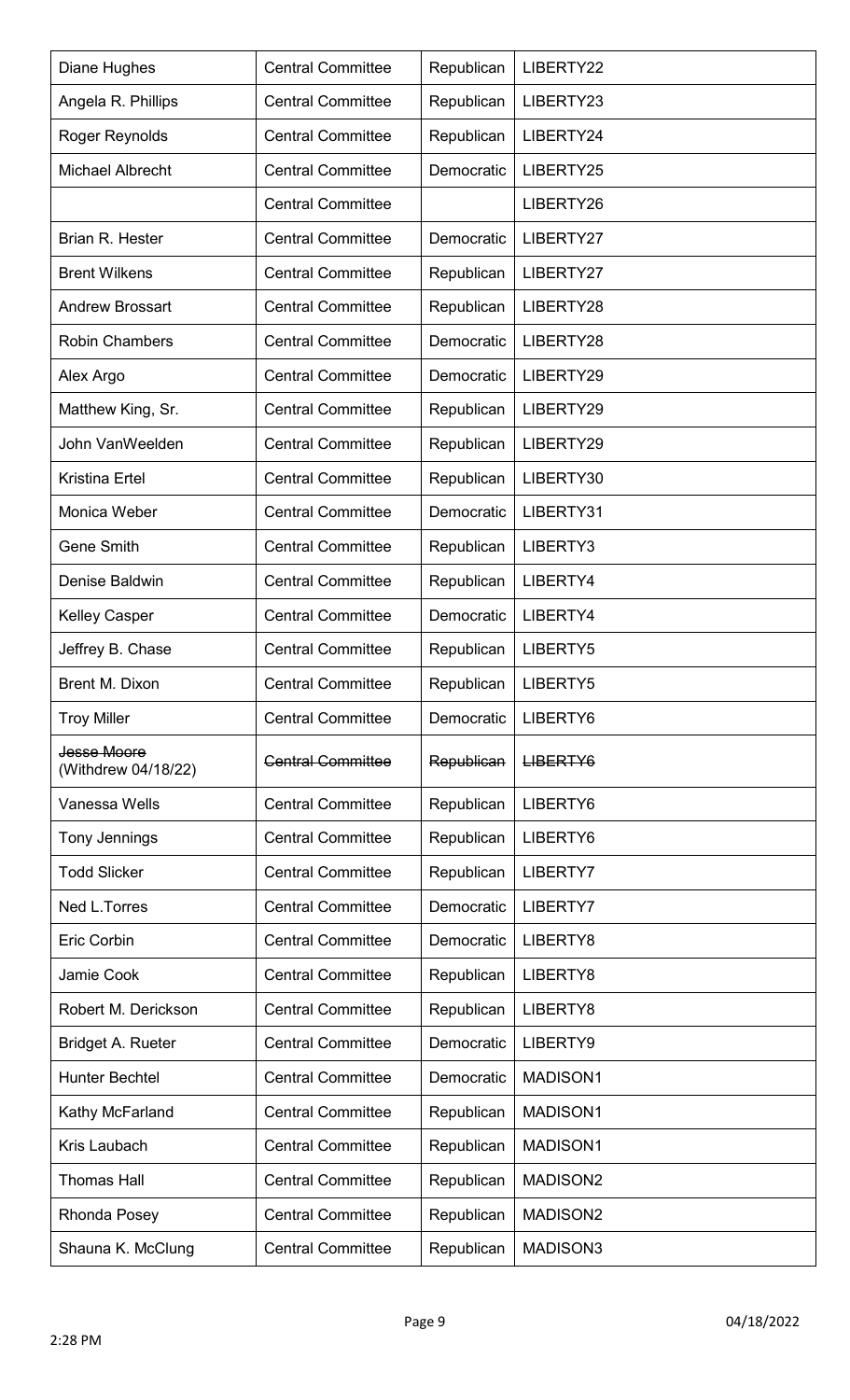| Donald Flannery                        | <b>Central Committee</b> | Republican | <b>MADISON3</b> |
|----------------------------------------|--------------------------|------------|-----------------|
| Walter J. Leap                         | <b>Central Committee</b> | Republican | MADISON4        |
| Jeffrey V. Willoughby                  | <b>Central Committee</b> | Republican | MADISON4        |
| <b>Robert Runge</b>                    | <b>Central Committee</b> | Republican | <b>MADISON5</b> |
| Joshua L. Mullins                      | <b>Central Committee</b> | Republican | MADISON6        |
|                                        | <b>Central Committee</b> |            | <b>MADISON7</b> |
| Marilyn S. Hatfield                    | <b>Central Committee</b> | Republican | MIDD10WD3       |
| Michelle McCabe                        | <b>Central Committee</b> | Republican | MIDD11WD3       |
| <b>Nicole Condrey</b>                  | <b>Central Committee</b> | Republican | MIDD1WD1        |
| <b>Patrick Gannon</b>                  | <b>Central Committee</b> | Republican | MIDD1WD2        |
| David A. Pearce                        | <b>Central Committee</b> | Republican | MIDD1WD3        |
| Donna Shepherd                         | <b>Central Committee</b> | Republican | MIDD1WD3        |
| Elizabeth Ann Yauch                    | <b>Central Committee</b> | Democratic | MIDD1WD3        |
| Samantha Griffith                      | <b>Central Committee</b> | Republican | MIDD1WD4        |
| Deborah L. Rivera                      | <b>Central Committee</b> | Republican | MIDD1WD4        |
| <b>Mike Presta</b>                     | <b>Central Committee</b> | Republican | MIDD2WD1        |
| Robert D. Sommers                      | <b>Central Committee</b> | Republican | MIDD2WD1        |
| Michelle E. Novak                      | <b>Central Committee</b> | Democratic | MIDD2WD1        |
| Lawrence Mulligan, Jr.                 | <b>Central Committee</b> | Republican | MIDD2WD2        |
| Nancy Griffith                         | <b>Central Committee</b> | Democratic | MIDD2WD3        |
| Paul Nenni                             | <b>Central Committee</b> | Republican | MIDD2WD3        |
|                                        | <b>Central Committee</b> |            | MIDD2WD4        |
| Anthony E. Dwyer                       | <b>Central Committee</b> | Republican | MIDD3WD1        |
| Joe Wellinghoff<br>(Withdrew 03/15/22) | <b>Central Committee</b> | Republican | MIDD3WD1        |
| Lois Anne Wood                         | <b>Central Committee</b> | Democratic | MIDD3WD1        |
| Amanda Lawson                          | <b>Central Committee</b> | Republican | MIDD3WD2        |
| <b>Kathy Million</b>                   | <b>Central Committee</b> | Republican | MIDD3WD3        |
| Roy S. Hatfield                        | <b>Central Committee</b> | Republican | MIDD3WD4        |
| Ty Thomas                              | <b>Central Committee</b> | Republican | MIDD3WD4        |
| Thomas W. Ellis                        | <b>Central Committee</b> | Republican | MIDD4WD1        |
| Rodney Muterspaw                       | <b>Central Committee</b> | Republican | MIDD4WD1        |
| <b>MacVernon Clemons</b>               | <b>Central Committee</b> | Republican | MIDD4WD2        |
| J.C. Shew                              | <b>Central Committee</b> | Democratic | MIDD4WD3        |
| Joe Mulligan                           | <b>Central Committee</b> | Republican | MIDD4WD3        |
| Duane Wooton                           | <b>Central Committee</b> | Republican | MIDD4WD4        |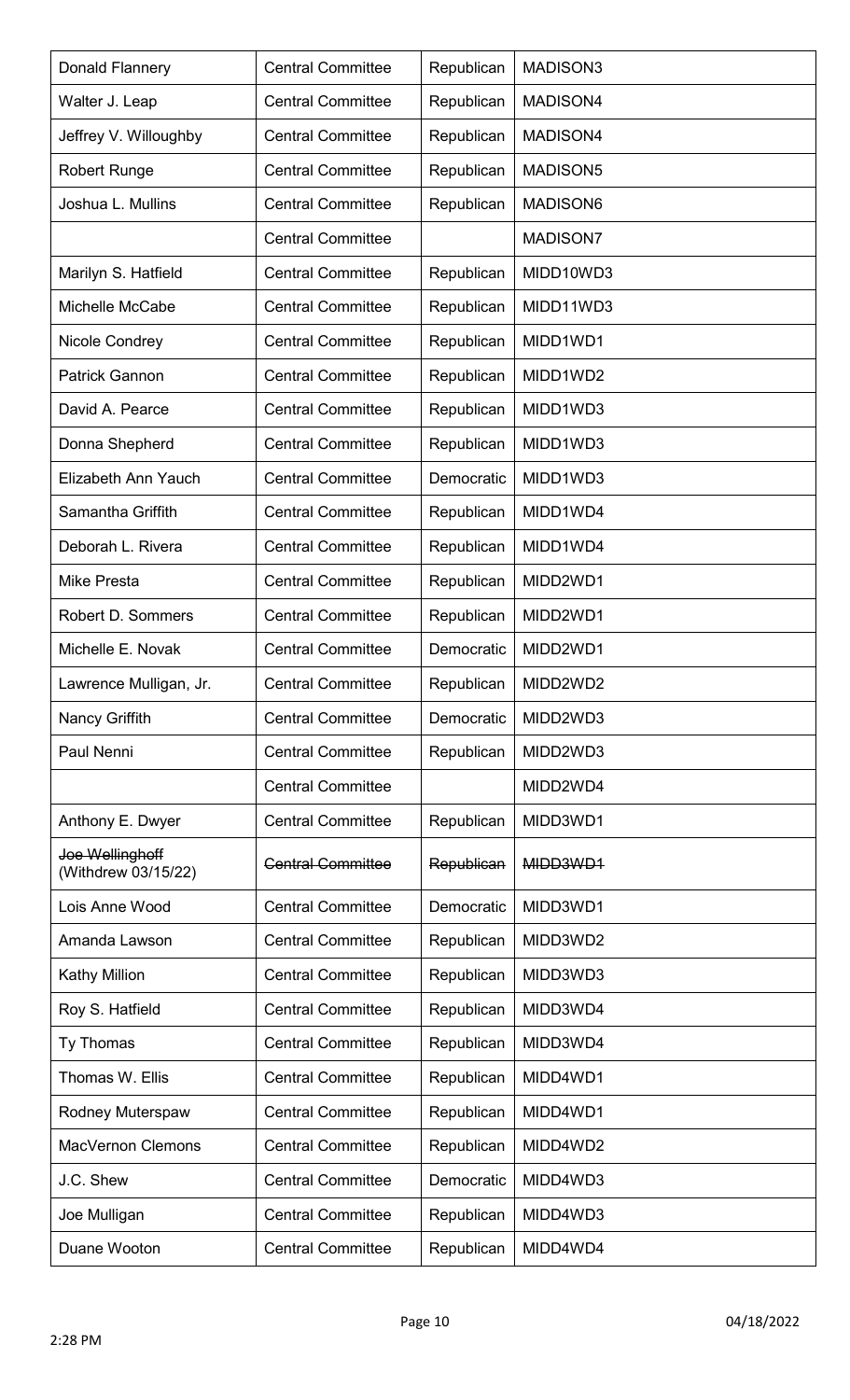|                          | <b>Central Committee</b> |            | MIDD5WD1 |
|--------------------------|--------------------------|------------|----------|
| <b>Jeff Caldwell</b>     | <b>Central Committee</b> | Republican | MIDD5WD2 |
| Marcia Andrew            | <b>Central Committee</b> | Democratic | MIDD5WD3 |
| Roger W. Brandenburg     | <b>Central Committee</b> | Republican | MIDD5WD3 |
| Kent H. Keller II        | <b>Central Committee</b> | Republican | MIDD5WD4 |
| Diana Sheek              | <b>Central Committee</b> | Republican | MIDD6WD1 |
| Jonda R. Prather         | <b>Central Committee</b> | Democratic | MIDD6WD2 |
| <b>Montina Silas</b>     | <b>Central Committee</b> | Republican | MIDD6WD2 |
| Melynda Cook Howard      | <b>Central Committee</b> | Republican | MIDD6WD3 |
| <b>Tony Dicristoforo</b> | <b>Central Committee</b> | Republican | MIDD6WD4 |
| Michael L. Strack        | <b>Central Committee</b> | Republican | MIDD6WD4 |
| Jennifer Ridge           | <b>Central Committee</b> | Republican | MIDD7WD1 |
|                          | <b>Central Committee</b> |            | MIDD7WD2 |
| <b>Candice Keller</b>    | <b>Central Committee</b> | Republican | MIDD7WD3 |
| <b>Mark Barker</b>       | <b>Central Committee</b> | Republican | MIDD7WD4 |
| Michael D. Campbell      | <b>Central Committee</b> | Republican | MIDD8WD1 |
| Jerry Gabbard            | <b>Central Committee</b> | Republican | MIDD8WD2 |
| <b>Gretchen Cundiff</b>  | <b>Central Committee</b> | Republican | MIDD8WD3 |
| <b>Kelly Cuvar</b>       | <b>Central Committee</b> | Democratic | MIDD8WD4 |
| Gary L. Moore            | <b>Central Committee</b> | Republican | MIDD8WD4 |
| Sue Hezlep               | <b>Central Committee</b> | Republican | MIDD9WD1 |
| James A. Stabler         | <b>Central Committee</b> | Republican | MIDD9WD3 |
|                          | <b>Central Committee</b> |            | MILFORD1 |
|                          | <b>Central Committee</b> |            | MILFORD2 |
|                          | <b>Central Committee</b> |            | MONROE1  |
| Robert E. Routson        | <b>Central Committee</b> | Republican | MONROE2  |
| Linda B. Tucker          | <b>Central Committee</b> | Democratic | MONROE2  |
| Elizabeth R. Kliemann    | <b>Central Committee</b> | Democratic | MONROE3  |
| Kim Ellenburg            | <b>Central Committee</b> | Republican | MONROE3  |
| <b>Brittany Maloney</b>  | <b>Central Committee</b> | Democratic | MONROE4  |
| <b>Shannon Osterfeld</b> | <b>Central Committee</b> | Republican | MONROE4  |
| Pete Mengel              | <b>Central Committee</b> | Republican | MONROE5  |
|                          | <b>Central Committee</b> |            | MONROE6  |
| Ryan Kramb               | <b>Central Committee</b> | Democratic | MONROE7  |
| <b>Michael McSorley</b>  | <b>Central Committee</b> | Republican | MONROE7  |
| Leslie A. King           | <b>Central Committee</b> | Democratic | MONROE8  |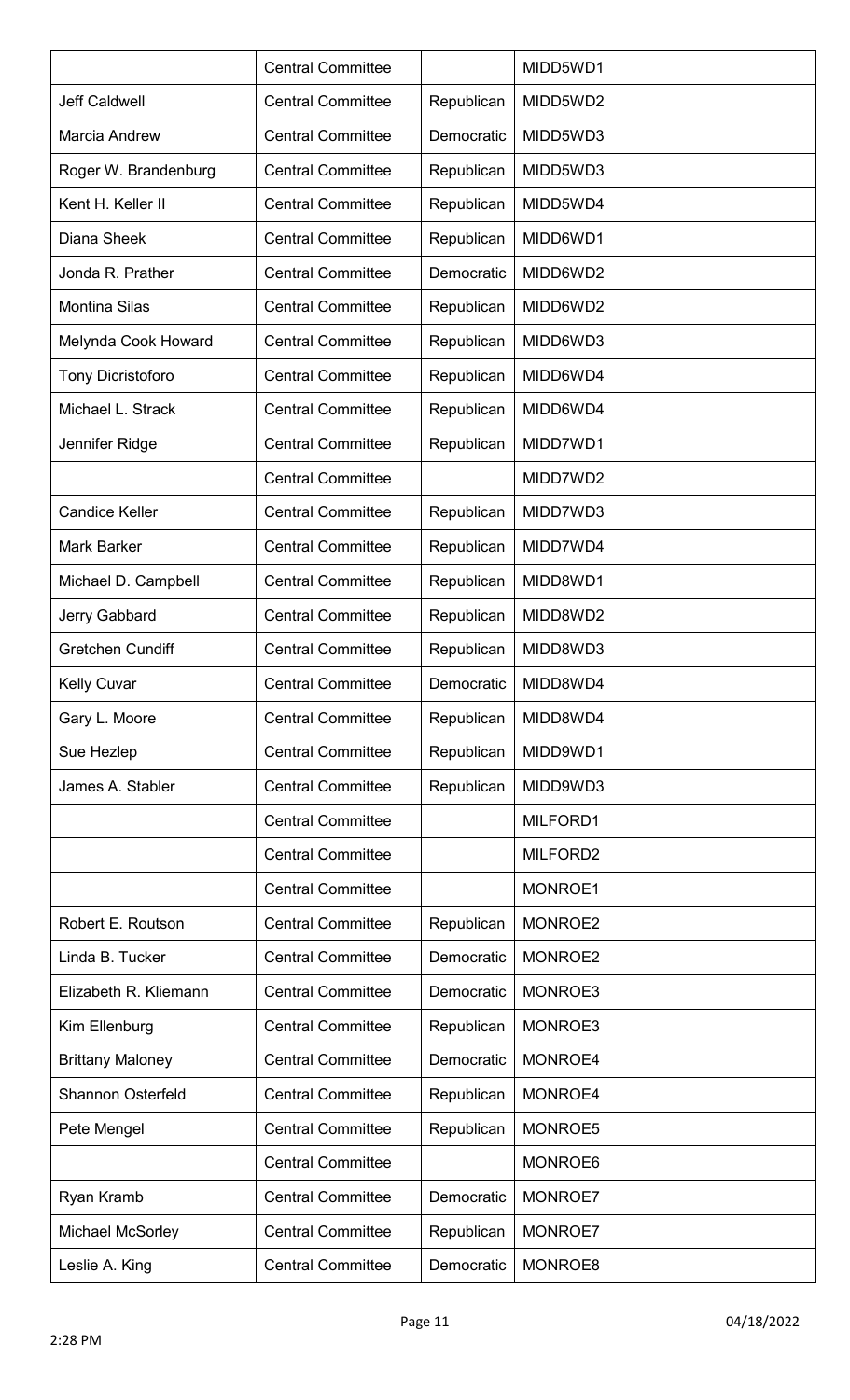|                             | <b>Central Committee</b> |            | MONROE9             |
|-----------------------------|--------------------------|------------|---------------------|
| <b>Tony Marconi</b>         | <b>Central Committee</b> | Republican | MONROE10            |
| <b>Michelle Karoleff</b>    | <b>Central Committee</b> | Democratic | MORGAN1             |
| <b>Randi Burnett</b>        | <b>Central Committee</b> | Republican | MORGAN1             |
| Jeffrey R. Kolb             | <b>Central Committee</b> | Republican | MORGAN1             |
| Robert A. Brehm, Jr.        | <b>Central Committee</b> | Republican | MORGAN2             |
| Darryl D. Huff              | <b>Central Committee</b> | Republican | MORGAN3             |
| Amy B. Updike               | <b>Central Committee</b> | Republican | MORGAN3             |
| <b>Kevin Branditz</b>       | <b>Central Committee</b> | Republican | MORGAN4             |
| <b>Timothy Hesselbrock</b>  | <b>Central Committee</b> | Republican | MORGAN4             |
| Robert G. Emenaker          | <b>Central Committee</b> | Republican | MORGAN <sub>5</sub> |
| Deana Fackey                | <b>Central Committee</b> | Republican | MORGAN <sub>5</sub> |
| <b>Steve Chaffin</b>        | <b>Central Committee</b> | Democratic | OXFORD1             |
| <b>William Fisher</b>       | <b>Central Committee</b> | Republican | OXFORD1             |
|                             | <b>Central Committee</b> |            | OXFORD10            |
| Lori Parks                  | <b>Central Committee</b> | Democratic | OXFORD11            |
|                             | <b>Central Committee</b> |            | OXFORD12            |
| <b>Edna Carter Southard</b> | <b>Central Committee</b> | Democratic | OXFORD13            |
| Michael L. Schnipper        | <b>Central Committee</b> | Republican | OXFORD13            |
| <b>Judy Ramsey</b>          | <b>Central Committee</b> | Republican | OXFORD2             |
| <b>Larry Nadler</b>         | <b>Central Committee</b> | Democratic | OXFORD3             |
| Deirdre DeLong              | <b>Central Committee</b> | Republican | OXFORD3             |
| Michael D. Snyder           | <b>Central Committee</b> | Republican | OXFORD3             |
|                             | <b>Central Committee</b> |            | OXFORD4             |
|                             | <b>Central Committee</b> |            | OXFORD5             |
|                             | <b>Central Committee</b> |            | OXFORD6             |
| Christopher K. Norman       | <b>Central Committee</b> | Republican | OXFORD7             |
| Donald A. Daiker            | <b>Central Committee</b> | Democratic | OXFORD8             |
| <b>Matthew Clark</b>        | <b>Central Committee</b> | Democratic | OXFORD9             |
| Peter E. Carels             | <b>Central Committee</b> | Democratic | OXTWP1              |
| Brian W. Schwein            | <b>Central Committee</b> | Republican | OXTWP1              |
|                             | <b>Central Committee</b> |            | OXTWP2              |
| Patricia Klingenberg        | <b>Central Committee</b> | Democratic | OXTWP3              |
| C Nicholas Schwab           | <b>Central Committee</b> | Republican | REILY1              |
| Harv Roehling               | <b>Central Committee</b> | Democratic | REILY1              |
| Cheri A. Wise               | <b>Central Committee</b> | Republican | REILY2              |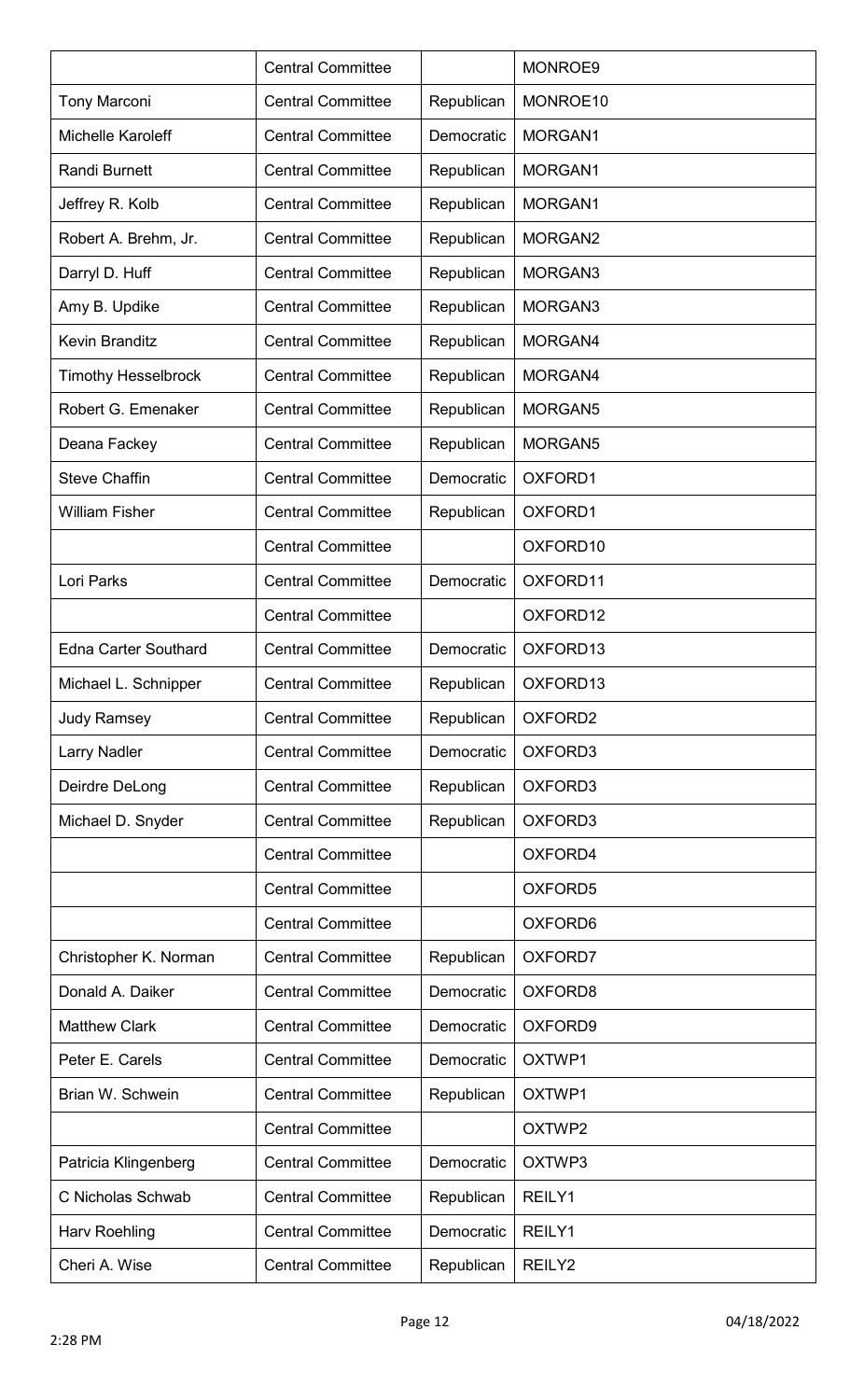|                           | <b>Central Committee</b> |            | ROSS <sub>1</sub>   |
|---------------------------|--------------------------|------------|---------------------|
| <b>Richard Greer</b>      | <b>Central Committee</b> | Republican | ROSS <sub>2</sub>   |
| Courtney E. Combs         | <b>Central Committee</b> | Republican | ROSS3               |
| Diana M. Butsch-Siereveld | <b>Central Committee</b> | Republican | ROSS3               |
| Mark N. Hardig            | <b>Central Committee</b> | Democratic | ROSS4               |
| Thomas E. Willsey, Jr.    | <b>Central Committee</b> | Republican | ROSS4               |
| <b>Patrick Retherford</b> | <b>Central Committee</b> | Republican | ROSS <sub>5</sub>   |
| Dan Young                 | <b>Central Committee</b> | Republican | ROSS <sub>6</sub>   |
| David P. Brown            | <b>Central Committee</b> | Republican | ROSS7               |
|                           | <b>Central Committee</b> |            | SHARON1             |
| <b>Mike Wilson</b>        | <b>Central Committee</b> | Republican | SHARON <sub>2</sub> |
| <b>Tom Barnes</b>         | <b>Central Committee</b> | Republican | ST.CLAIR1           |
| Douglas M. Wheelright     | <b>Central Committee</b> | Republican | ST.CLAIR2           |
|                           | <b>Central Committee</b> |            | ST.CLAIR3           |
|                           | <b>Central Committee</b> |            | ST.CLAIR4           |
| Ragina Burton             | <b>Central Committee</b> | Republican | ST.CLAIR5           |
| <b>Floyd Croucher</b>     | <b>Central Committee</b> | Republican | <b>TRENTON1</b>     |
| Dale E. Perry             | <b>Central Committee</b> | Republican | TRENTON2            |
| <b>Jennifer Harris</b>    | <b>Central Committee</b> | Democratic | <b>TRENTON3</b>     |
| <b>Robert Melloh</b>      | <b>Central Committee</b> | Republican | <b>TRENTON4</b>     |
| Andrea Miller-Whitt       | <b>Central Committee</b> | Republican | <b>TRENTON4</b>     |
| Douglas A. Lakes          | <b>Central Committee</b> | Republican | <b>TRENTON6</b>     |
| Kevin R. Malott           | <b>Central Committee</b> | Republican | <b>TRENTON7</b>     |
|                           | <b>Central Committee</b> |            | TRENTON8            |
| <b>Sharry Barger</b>      | <b>Central Committee</b> | Republican | WAYNE1              |
|                           | <b>Central Committee</b> |            | WAYNE2              |
| Matthew J. Munafo         | <b>Central Committee</b> | Republican | WAYNE3              |
| Vickie Jo Barger          | <b>Central Committee</b> | Republican | <b>WAYNE4</b>       |
| <b>Elaine Matre</b>       | <b>Central Committee</b> | Republican | WAYNE5              |
| Josh Muennich             | <b>Central Committee</b> | Republican | WC1                 |
| <b>Todd Hall</b>          | <b>Central Committee</b> | Republican | <b>WC10</b>         |
| <b>Timothy Wurst</b>      | <b>Central Committee</b> | Democratic | <b>WC11</b>         |
| Dan L. Ferguson           | <b>Central Committee</b> | Republican | <b>WC11</b>         |
| Jennifer Richardson       | <b>Central Committee</b> | Democratic | <b>WC12</b>         |
| Mark J. Murphy            | <b>Central Committee</b> | Republican | <b>WC12</b>         |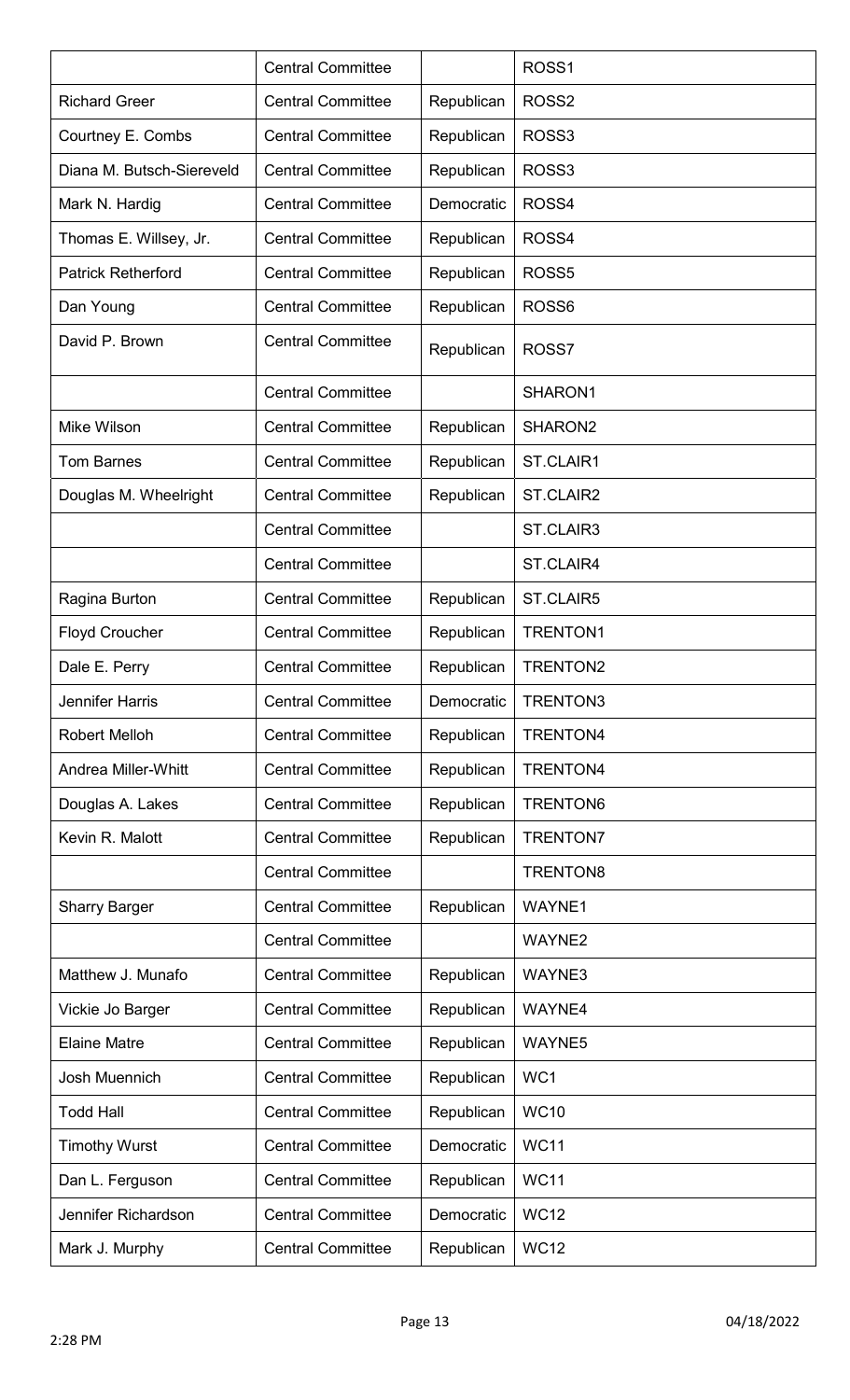| T.J. Bugg                 | <b>Central Committee</b> | Republican | <b>WC13</b>     |
|---------------------------|--------------------------|------------|-----------------|
| Christina L. Minch        | <b>Central Committee</b> | Democratic | <b>WC14</b>     |
| Linda Stephens            | <b>Central Committee</b> | Republican | <b>WC14</b>     |
| Elizabeth Creehan         | <b>Central Committee</b> | Democratic | <b>WC15</b>     |
| <b>Charles Weber</b>      | <b>Central Committee</b> | Republican | <b>WC15</b>     |
| Allan D. Fuson            | <b>Central Committee</b> | Democratic | <b>WC16</b>     |
| <b>Barry Riddell</b>      | <b>Central Committee</b> | Republican | <b>WC16</b>     |
| Anita Swinney             | <b>Central Committee</b> | Republican | <b>WC16</b>     |
| Mary Eva Hedrick          | <b>Central Committee</b> | Democratic | <b>WC17</b>     |
| Larry J. Brueshaber       | <b>Central Committee</b> | Republican | <b>WC17</b>     |
| Mary K. McCarthy          | <b>Central Committee</b> | Republican | <b>WC18</b>     |
| Carolyn Stavermann        | <b>Central Committee</b> | Republican | <b>WC19</b>     |
| <b>Mark Haverkos</b>      | <b>Central Committee</b> | Republican | WC <sub>2</sub> |
| <b>ClyDean Cook-Weber</b> | <b>Central Committee</b> | Republican | <b>WC20</b>     |
| Vanessa Enoch             | <b>Central Committee</b> | Democratic | <b>WC21</b>     |
| Jason R. Phillabaum       | <b>Central Committee</b> | Republican | <b>WC21</b>     |
|                           | <b>Central Committee</b> |            | <b>WC22</b>     |
| <b>Cydney Lyons</b>       | <b>Central Committee</b> | Republican | <b>WC23</b>     |
| Margaret Jendrek          | <b>Central Committee</b> | Democratic | <b>WC24</b>     |
| <b>Brandy Foister</b>     | <b>Central Committee</b> | Republican | <b>WC24</b>     |
| Randy Oppenheimer         | <b>Central Committee</b> | Democratic | <b>WC25</b>     |
| Doug Cooper               | <b>Central Committee</b> | Republican | <b>WC25</b>     |
| Bea Lyons                 | <b>Central Committee</b> | Republican | <b>WC26</b>     |
| Cynthia Pinchback-Hines   | <b>Central Committee</b> | Democratic | <b>WC26</b>     |
| <b>Garry Lester</b>       | <b>Central Committee</b> | Republican | <b>WC27</b>     |
| Isaac Adi                 | <b>Central Committee</b> | Republican | <b>WC28</b>     |
| Mark Welch                | <b>Central Committee</b> | Republican | <b>WC29</b>     |
| Anne Lynn Teal            | <b>Central Committee</b> | Republican | WC3             |
| Anthony P. Klimek         | <b>Central Committee</b> | Democratic | <b>WC30</b>     |
| <b>Kevin Tinsley</b>      | <b>Central Committee</b> | Republican | <b>WC30</b>     |
| Lee Wong                  | <b>Central Committee</b> | Republican | <b>WC30</b>     |
| Bernadette F. Raney       | <b>Central Committee</b> | Democratic | <b>WC31</b>     |
| David Lindenschmidt       | <b>Central Committee</b> | Republican | <b>WC31</b>     |
| John Gerard               | <b>Central Committee</b> | Democratic | <b>WC32</b>     |
| Agnes Marie Harsch        | <b>Central Committee</b> | Republican | <b>WC32</b>     |
| Steven Edward Horner, Sr. | <b>Central Committee</b> | Democratic | <b>WC33</b>     |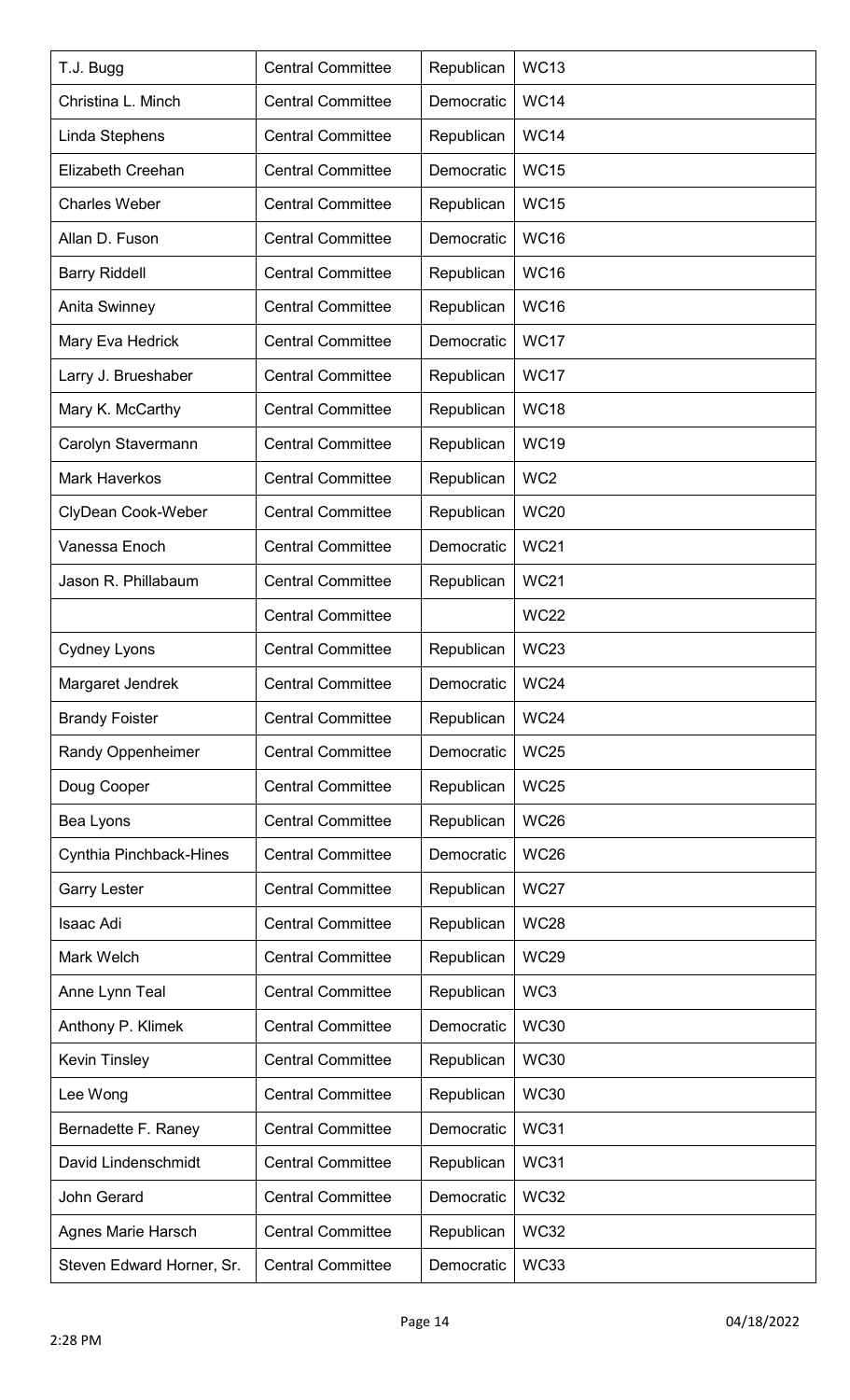| <b>Jed Jesse</b>            | <b>Central Committee</b> | Republican | <b>WC33</b>     |
|-----------------------------|--------------------------|------------|-----------------|
|                             | <b>Central Committee</b> |            | <b>WC34</b>     |
| <b>Brad Burress</b>         | <b>Central Committee</b> | Republican | <b>WC35</b>     |
| Pam Jones                   | <b>Central Committee</b> | Republican | <b>WC36</b>     |
| Dominick J. Lijoi           | <b>Central Committee</b> | Democratic | <b>WC37</b>     |
| <b>Robert Siders</b>        | <b>Central Committee</b> | Republican | <b>WC37</b>     |
| <b>Chris Wunnenberg III</b> | <b>Central Committee</b> | Republican | <b>WC38</b>     |
|                             | <b>Central Committee</b> |            | <b>WC39</b>     |
| <b>Joan Powell</b>          | <b>Central Committee</b> | Democratic | WC4             |
| <b>Bruce Jones</b>          | <b>Central Committee</b> | Republican | WC4             |
| Marcee Myers Addington      | <b>Central Committee</b> | Democratic | <b>WC40</b>     |
| Lee Redkey                  | <b>Central Committee</b> | Republican | <b>WC40</b>     |
| Gerry Dzikowski             | <b>Central Committee</b> | Republican | <b>WC41</b>     |
| <b>Robert Patrick</b>       | <b>Central Committee</b> | Republican | <b>WC42</b>     |
| Kelly A. Reilman            | <b>Central Committee</b> | Democratic | <b>WC42</b>     |
| Ron Velotta                 | <b>Central Committee</b> | Democratic | <b>WC43</b>     |
| Linda C. Wilson             | <b>Central Committee</b> | Republican | <b>WC43</b>     |
| Alyssa Louagie              | <b>Central Committee</b> | Democratic | <b>WC44</b>     |
| <b>Donald Harold Turner</b> | <b>Central Committee</b> | Republican | <b>WC44</b>     |
| Evan Thomas                 | <b>Central Committee</b> | Republican | WC <sub>5</sub> |
| Latisha Hazell              | <b>Central Committee</b> | Democratic | WC6             |
| Michael McNamara            | <b>Central Committee</b> | Republican | WC6             |
| Alan Gabelman               | <b>Central Committee</b> | Democratic | WC7             |
| David Corfman               | <b>Central Committee</b> | Republican | WC7             |
| <b>Chris Gross</b>          | <b>Central Committee</b> | Republican | WC7             |
| <b>Gary Cates</b>           | <b>Central Committee</b> | Republican | WC8             |
| Sylvia Pacheco McGuire      | <b>Central Committee</b> | Democratic | WC8             |
| Mariann Penska              | <b>Central Committee</b> | Democratic | WC9             |
| Ann Becker                  | <b>Central Committee</b> | Republican | WC9             |